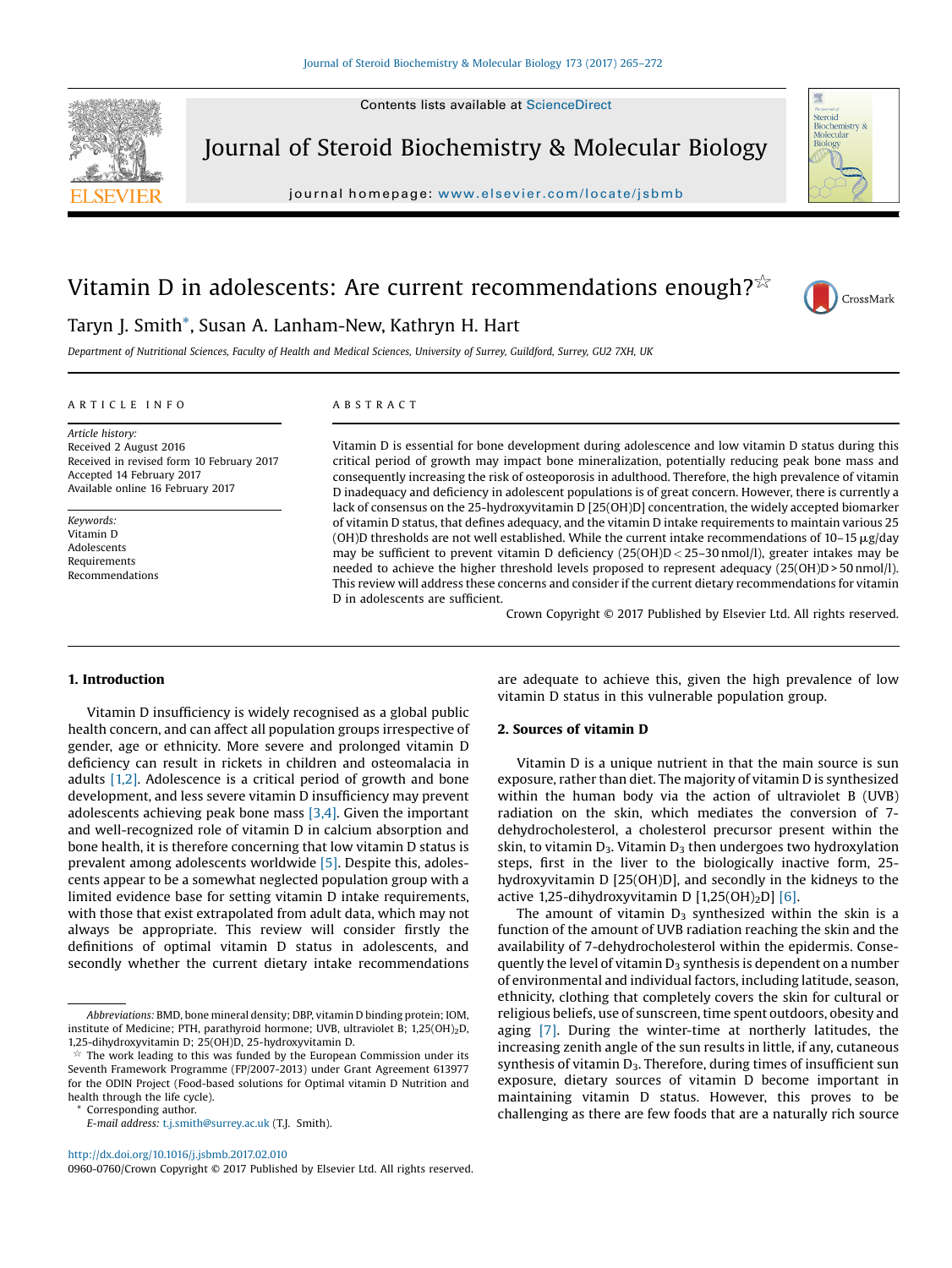<span id="page-1-0"></span>of vitamin D [\[6\]](#page-5-0) and there is increasing evidence to suggest that current vitamin D intakes are inadequate to compensate for the seasonal deficit in sunlight during the winter-time. While food fortification and supplement use can be effective in increasing dietary intakes of vitamin D, fortification policies currently vary dramatically between countries and often occur on a voluntary basis, while uptake and adherence to supplement use varies by gender and age group [\[8\].](#page-5-0)

Several studies have reported inadequate dietary vitamin D intakes among adolescents, although this varies by country due to dietary habits, fortification policies and supplement use. In the European Nutrition and Health Report, vitamin D intakes ranged from 1.5–7.5  $\mu$ g/day in 13–24 year old males and females [\[9\]](#page-5-0). The lowest intakes were seen among Spanish adolescents (1.8 and  $1.5 \mu$ g/day in male and female 15–18 year olds respectively), closely followed by Austrian males and British females at  $2.0 \mu g$ day. Intakes were below  $5 \mu g$  day in all sub-groups except for Polish males (5.5  $\mu$ g/day) and Norwegian males and females (15– 18 years), who had the highest intakes at 7.5 and 7.1  $\mu$ g/day respectively. This could be attributed to high consumption of fish and supplement use, as Norway, like much of Europe, has limited vitamin D fortification of foods  $[8,10]$ . The exception to this is Finland, who since 2003 have fortified fluid milks, margarines and spreads. While this policy increased dietary vitamin D intakes in 4 year old children  $[11]$ , supporting the assertion that fortified milk is a major determinant of 25(OH)D status in young children [\[12\]](#page-5-0), it had little impact on the vitamin D intakes of 12-18 year old adolescent females, with no change in 25(OH)D concentrations [\[13\]](#page-5-0). This is likely due to low consumption of dairy products in adolescent females, demonstrating the importance of giving consideration to food consumption patterns when developing fortification policies. Furthermore, this may also be influenced by ethnic differences in dietary patterns, with African American adolescent females reported to consume more vitamin D from meat and bean food sources compared to white females who consumed more from milk [\[14\]](#page-5-0). Fortification is also more commonly practiced in the United States compared with Europe. Using data from the National Health Nutrition and Examination Survey (NHANES) 2003–2006, Fulgoni et al. reported intakes of  $1.7 \,\mu$ g/day in 2–18 year olds from naturally occurring food sources of vitamin D, which increased to  $6.1 \mu$ g/day when fortified foods were also included  $[15]$ . When supplement use was also considered, intakes increased to  $8.3 \mu$ g/day. While supplements can increase intakes of vitamin D, uptake tends to be lower in adolescents compared with younger children  $[16]$ , so perhaps may not be the most appropriate strategy for improving vitamin D intakes in the adolescent population.

# 3. Defining vitamin D deficiency and adequacy and selected outcome measures

## 3.1. Vitamin D deficiency and rickets

Circulating 25(OH)D concentration serves as the best indicator of vitamin D status as it reflects both dietary intakes and cutaneous synthesis of vitamin D and has a long half-life of 2–3 weeks. Measurement of  $1,25(OH)_2D$  is not considered useful for assessment of vitamin D due to its short half-life (4–7 h) and its tight homeostatic regulation [\[17\]](#page-5-0).

There is generally good agreement that populations should not have 25(OH)D concentrations of less than 25–30 nmol/l based on an increased risk of rickets and impaired bone growth [\[18\].](#page-5-0) Vitamin D deficiency rickets remains a public health concern among infants particularly in communities in Asia, Africa and the Middle East, due to a high prevalence of low vitamin D status during pregnancy, breast feeding and breast milk that is low in vitamin D, darker skin pigmentation and cultural dress [\[1\].](#page-5-0) However it is important to recognise that rickets can also occur during childhood and adolescence, which is attributable to insufficient dietary calcium intakes. Children presenting with rickets in South Africa and Nigeria were found to have low intakes of dairy products and diets high in unrefined cereals and phytate, which impairs calcium absorption [\[19,20\]](#page-5-0). In a 24-week randomized trial of 4 year old Nigerian children with rickets and low habitual dietary calcium intakes ( $\sim$ 200 mg/day), supplementation with calcium alone (1000 mg/day) and calcium in combination with vitamin D (1000 mg/day calcium and  $1500 \,\mu$ g vitamin D administered at baseline and 12 weeks) were found to be equally effective in treating rickets and more so than vitamin D treatment alone [\[21\].](#page-5-0) The mean serum 25(OH)D concentration of these children at baseline was  $35 \pm 25$  nmol/l, with 37% having concentrations below 30 nmol/l. At the end of the intervention serum 25(OH)D concentrations were 52, 87 and 102 nmol/l in the calcium alone, vitamin D alone and calcium plus vitamin D groups [\[21\]](#page-5-0).

### 3.2. Defining vitamin D adequacy and measures of bone health

There is much debate and controversy surrounding which levels of circulating 25(OH)D should be considered as adequate or 'optimal'. At present, the Institute of Medicine (IOM) [\[18\],](#page-5-0) European Food Safety Authority (EFSA) [\[22\],](#page-5-0) American Academy of Pediatrics [\[23\]](#page-5-0) and the European Society for Paediatric Gastroenterology, Hepatology and Nutrition [\[24\]](#page-5-0), among others, suggest a serum 25(OH)D concentration of >50 nmol/l as being adequate. However others have proposed much greater 25(OH)D sufficiency thresholds. The Endocrine Society [\[25\]](#page-5-0) and The Society for Adolescent Health and Medicine [\[26\]](#page-5-0) for example, consider sufficiency at 25(OH)D concentrations >75 nmol/l, and deficiency below 50 nmol/l. These cut-off thresholds are often based on data from adult studies that use various biochemical and/or functional outcome criteria to define vitamin D adequacy, such as suppression of parathyroid hormone (PTH), maximal calcium absorption and bone mineral density. However it is important to note that it may not always be appropriate to use such criteria for the adolescent population. A good example of this is the relationship between vitamin D and PTH. While it is well established that vitamin D deficiency in elderly subjects leads to increases in PTH and consequently increased bone turnover and bone loss [\[27\]](#page-5-0), the elevated PTH concentrations observed in adolescents may not necessarily be detrimental to bone health when the rate of bone modelling, skeletal growth and bone consolidation are at a peak [\[28,29\].](#page-5-0) Adolescent studies have failed to identify a consistent inflection point for maximal suppression of PTH and this therefore brings into question the use of such a criteria in defining vitamin D adequacy in adolescents [\[3,30](#page-5-0)–33]. Furthermore, it has been suggested that increasing 25(OH)D concentrations in adults may enhance calcium absorption, although studies in adolescents have shown that 25(OH)D concentrations above  $\sim$ 30–50 nmol/l are not associated with any increased benefits with respect to calcium absorption [\[34](#page-5-0)–36].

A review of data linking vitamin D status to various health outcomes indicated that 25(OH)D concentrations of 90–100 nmol/l were optimal in relation to bone mineral density, fracture prevention, lower extremity function and colorectal cancer in adult populations [\[37\]](#page-6-0). Studies evaluating vitamin D status and bone mineralization in the adolescent age group have reported unfavourable effects of circulating 25(OH)D concentrations of less than 40 nmol/l on bone mineral density (BMD) of various skeletal sites. In particular, studies in Finnish females reported that those with 25(OH)D concentrations <40 nmol/l had lower BMD of the radius and ulnar [\[3\]](#page-5-0), whilst reduced lumbar spine BMD was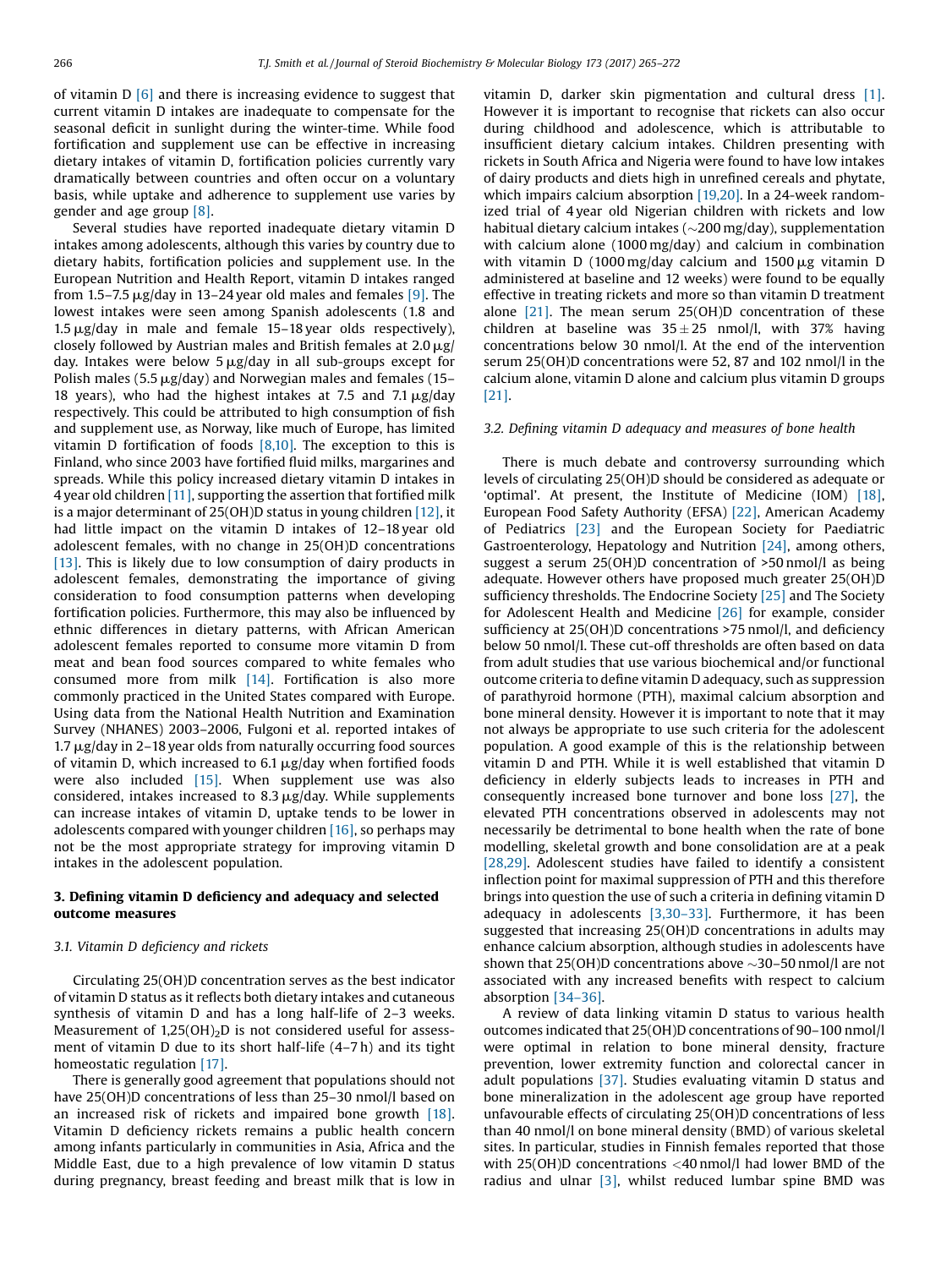<span id="page-2-0"></span>demonstrated in those with 25(OH)D concentrations below 37.5 nmol/l [\[4\]](#page-5-0). This is also supported by the study of Viljakainen et al. in which bone mineral accretion of the femur was 14.3% and 17.2% greater in 11–12 year old Finnish females receiving 5 and  $10 \mu$ g/day vitamin D respectively, compared with those in the placebo group  $[38]$ . The authors concluded that po bone mineral accretion were seen when serum 25 trations were >50 nmol/l. A Cochrane systematic re D supplementation and BMD in children and adole improvement in BMD following vitamin D suppl those with adequate 25(OH)D concentrations, alth that supplementation may benefit those with concentrations (<35 nmol/l) [\[39\]](#page-6-0).

#### Table 1

| Prevalence of vitamin D deficiency and inadequacy among adolescents worldwide. |  |  |  |
|--------------------------------------------------------------------------------|--|--|--|
|                                                                                |  |  |  |

| lacebo group [38]. The authors concluded that positive effects on                     |        |       |               | depending on ethnic background: African American populations       |           |
|---------------------------------------------------------------------------------------|--------|-------|---------------|--------------------------------------------------------------------|-----------|
| one mineral accretion were seen when serum 25(OH)D concen-                            |        |       |               | are more likely to carry the higher affinity DBP genotype, while   |           |
| ations were >50 nmol/l. A Cochrane systematic review of vitamin                       |        |       |               | white Caucasian populations more frequently carry the lower        |           |
| supplementation and BMD in children and adolescents found no                          |        |       |               | affinity genotypes $[48]$ . Population studies have reported that  |           |
| nprovement in BMD following vitamin D supplementation in                              |        |       |               | although total 25(OH)D concentrations were lower among African     |           |
| nose with adequate 25(OH)D concentrations, although suggested                         |        |       |               | American compared to white Caucasian population groups, free or    |           |
| at supplementation may benefit those with lower 25(OH)D                               |        |       |               | bioavailable 25(OH)D (free and albumin bound 25(OH)D) concen-      |           |
| $\alpha$ oncentrations (<35 nmol/l) [39].                                             |        |       |               | trations were comparable between the populations, leading          |           |
| Therefore, at this time, there is little evidence to suggest that                     |        |       |               | authors to suggest black African Americans may be incorrectly      |           |
| igher 25(OH)D concentrations (>90 nmol/l) are beneficial in                           |        |       |               | identified as being vitamin D deficient based on total 25(OH)D     |           |
| dolescents and further studies are needed to help identify the 25                     |        |       |               | concentrations alone [44,45]. This may explain why African         |           |
| OH)D concentration for optimal bone health within this age                            |        |       |               | American populations commonly demonstrate greater bone mass        |           |
| roup. Regarding non-bone health outcomes, the evidence in                             |        |       |               | and lower fracture rates than their white Caucasian counterparts   |           |
| dolescent populations is extremely limited and some argue that                        |        |       |               | despite the lower 25(OH)D concentrations $[49,50]$ . Free and      |           |
| roposals for higher 25(OH)D concentrations >75 nmol/l are                             |        |       |               | bioavailable 25(OH)D was found to be strongly associated with      |           |
| remature given the lack of robust data from randomized                                |        |       |               | lumbar spine BMD in healthy adults after adjusting for sex, age    |           |
| ontrolled trials regarding these functional outcomes [18,40].                         |        |       |               | body mass index and race, while total 25(OH)D concentrations       |           |
| Vitamin D status is traditionally determined via the measure-                         |        |       |               | were not associated with BMD, lending support to the free          |           |
| ent of circulating 25(OH)D concentrations. Vitamin D binding                          |        |       |               | hormone hypothesis $[46]$ . Additionally, DBP genotypes were found |           |
| rotein (DBP), the main carrier protein responsible for transporting                   |        |       |               | to influence 25(OH)D and PTH concentrations and BMD in Finnish     |           |
| 5(OH)D to target cells, binds to 85-90% of total circulating 25(OH)                   |        |       |               | adolescents, suggesting DBP may affect bone mass accrual during    |           |
| , with a further 10–15% bound to albumin and less than 1% in the                      |        |       |               | adolescence [51]. These data suggest measurement of free or        |           |
| ee form [41]. The 'free hormone' hypothesis proposes that the                         |        |       |               | bioavailable 25(OH)D may be a good measure of vitamin D activity   |           |
| nbound or free fraction of the hormone is responsible for its                         |        |       |               | in relation to bone health, and may in the future help further     |           |
| iological activity rather than the protein bound fraction [42] and                    |        |       |               | elucidate the relationship between vitamin D and non-musculo-      |           |
| free 25(OH)D may enter the cells more readily and be converted                        |        |       |               | skeletal health outcomes. However, it remains to be determined if  |           |
| the active $1,25(OH)_2D$ [43]. Recently studies have attempted to                     |        |       |               | free 25(OH)D will be a better biomarker of vitamin D status and    |           |
|                                                                                       |        |       |               |                                                                    |           |
| ble 1<br>evalence of vitamin D deficiency and inadequacy among adolescents worldwide. |        |       |               |                                                                    |           |
|                                                                                       |        |       |               |                                                                    |           |
| Country                                                                               | Season | Age   |               | Prevalence of 25(OH)D deficiency and inadequacy (%)                | Reference |
| (latitude)                                                                            |        | (yrs) | $<$ 30 nmol/l | $<$ 50 nmol/l                                                      |           |
|                                                                                       |        |       |               |                                                                    |           |

measure free 25(OH)D concentrations, either by direct measurement or by indirect estimation based on the measurement of DBP, albumin and 25(OH)D [\[44](#page-6-0)–47]. Concentrations of free 25(OH)D are dependent on DBP concentrations and genetic polymorphisms of DBP that differ in their binding affinity for vitamin D, which vary

| Country                       | эсаэон     | nge           | $r$ revalence or $z$ $\cup$ $r$ $\cup$ $r$ denciency and madequacy $\langle \infty \rangle$ |                 | reference |  |
|-------------------------------|------------|---------------|---------------------------------------------------------------------------------------------|-----------------|-----------|--|
| (latitude)                    |            | (yrs)         | $<$ 30 nmol/l                                                                               | $<$ 50 nmol/l   |           |  |
| Europe<br>(HELENA)            | Year round | $12.5 - 17.5$ | 15 <sup>a</sup>                                                                             | 27 <sup>b</sup> | $[52]$    |  |
| United Kingdom<br>$(50-59°N)$ | Year round | $4 - 18$      |                                                                                             | 35              | $[53]$    |  |
| United Kingdom<br>(NDNS)      | Winter     | $11 - 18$     | 40 <sup>c</sup>                                                                             |                 | $[54]$    |  |
| Northern Ireland $(55°N)$     | Winter     | 12 & 15       |                                                                                             | 46              | $[55]$    |  |
| Norway<br>(69°N)              | Year round | $15 - 18$     | 17 <sup>c</sup>                                                                             | 60              | $[56]$    |  |
| <b>USA</b><br>(42°N)          | Winter     | $9 - 14$      |                                                                                             | 83              | $[57]$    |  |
| <b>USA</b><br>(NHANES 01-06)  | Year round | $16 - 19$     | 6 <sup>c</sup>                                                                              | 33              | $[58]$    |  |
| Canada<br>(CHMS 07-09)        | Year round | $12 - 19$     | 4                                                                                           | 19              | $[59]$    |  |
| China<br>(40°N)               | Winter     | 15            | 33 <sup>c</sup>                                                                             | 89              | [60]      |  |
| Korea<br>(KNHANES 08-09)      | Year round | $10 - 18$     | 13 <sup>a</sup>                                                                             | 55 <sup>b</sup> | $[61]$    |  |
| India<br>(28°N)               | Summer     | $6 - 18$      | 30 <sup>d</sup>                                                                             | 91              | $[62]$    |  |
| <b>Brazil</b><br>$(25-30°S)$  | Year round | $7 - 18$      |                                                                                             | 36              | $[63]$    |  |
| United Arab Emirates (24°N)   | Winter     | $15 - 18$     | 20 <sup>e</sup>                                                                             | 45              | $[64]$    |  |
| Saudi Arabia<br>(21°N)        | Winter     | $12 - 15$     | 81 <sup>c</sup>                                                                             |                 | [65]      |  |

HELENA, Healthy Lifestyle in Europe by Nutrition in Adolescence; NDNS, National Diet and Nutrition Survey; NHANES, National Health and Nutrition Examination Survey; CHMS, Canadian Health Measures Survey; KNHANES, Korea National Health and Nutrition Examination Survey.

 $a \leq 27.5$  nmol/l.

 $b \ge 27.5 - < 50 \text{ nmol/l}.$ <br>c <25 nmol/l.

 $<$ 22.4 nmol/l.

 $<$  37.5 nmol/l.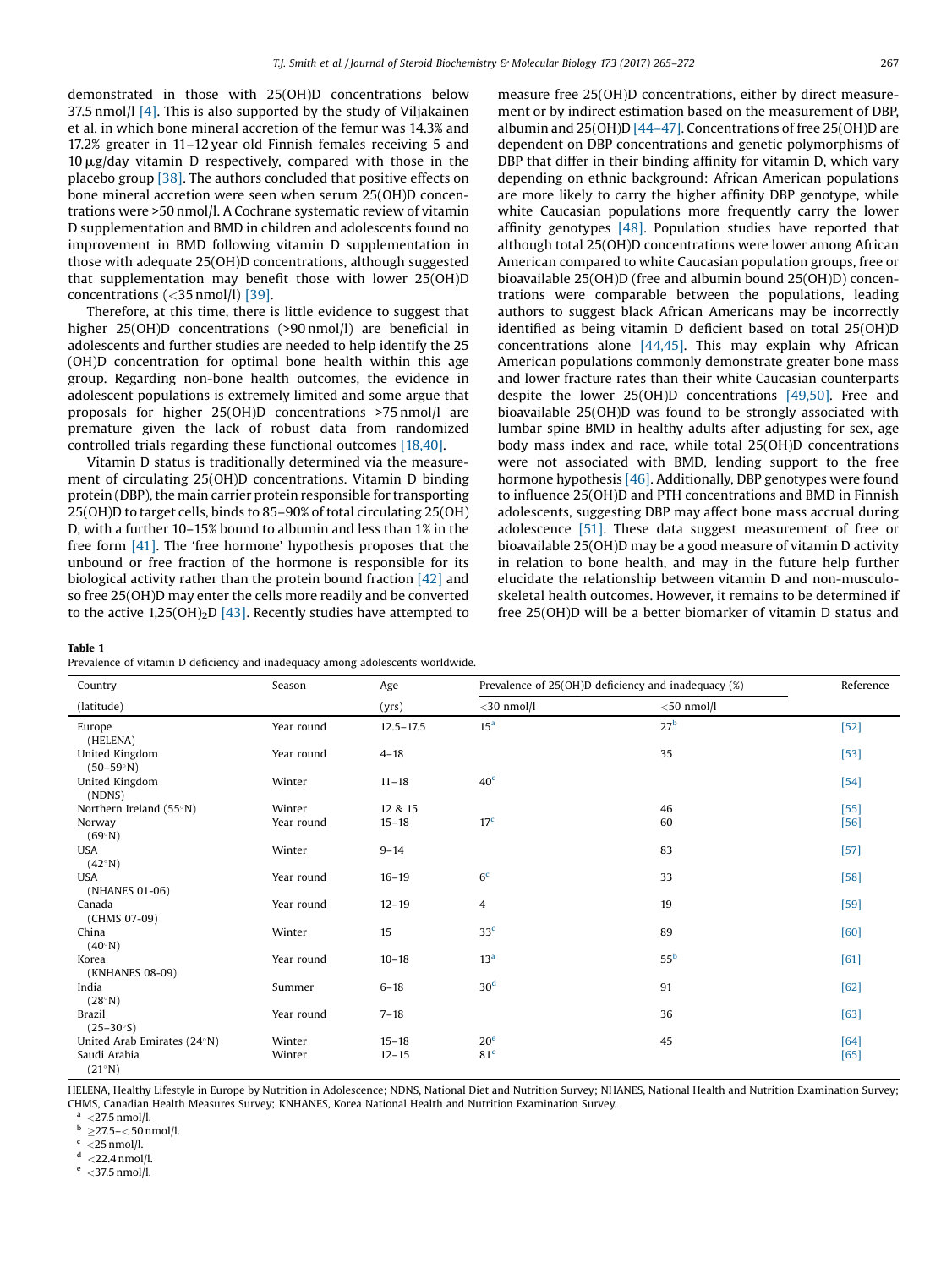although this warrants further investigation, at present the measurement of total circulating 25(OH)D should continue to be the preferred biomarker of vitamin D status [\[45\]](#page-6-0).

## 4. Prevalence of low vitamin D status in adolescent populations

Several studies have reported the prevalence of low vitamin D status among adolescents [\(Table](#page-2-0) 1), highlighting the truly global nature of vitamin D inadequacy and indeed deficiency. As can be seen in [Table](#page-2-0) 1, from a selection of recent nationally representative or individual studies, the prevalence of vitamin D inadequacy (25 (OH)D <50 nmol/l) ranged from 19 to 91% of adolescents worldwide, while the prevalence of deficiency (25(OH)D < 22.4– 30 nmol/l) ranged between 4% and 81%.

However, it is important to take into consideration the difficulties in comparing data from different studies due to variations in subject characteristics, including age range, gender, ethnicity and cultural dress, and in particular the latitude and season of sampling. Additionally, differences in analytical methods and assays used to measure 25(OH)D concentrations can further complicate the situation. A recent study aimed to estimate the prevalence of vitamin D deficiency across Europe through the application of the Vitamin D Standardization Program protocol to serum 25(OH)D from representative European data ( $n = 55,844$ ) [\[66\]](#page-6-0). Biobanked sera were re-analysed using liquid chromatography-tandem mass spectrometry and prevalence estimates were generated using standardized 25(OH)D data. Overall, 13% of European individuals were estimated to have serum 25(OH)D concentrations <30 nmol/l (18% and 8% in winter and summer respectively). If a 25(OH)D threshold concentration of 50 nmol/l was considered, 40% had an inadequate vitamin D status. Perhaps most strikingly, adolescents aged between 15 and 18 years were found to have on average the greatest risk of vitamin D deficiency compared with younger children and adults. It is unclear what the reasons are which underlie this apparent increased risk and higher prevalence of vitamin D inadequacy and deficiency in adolescents, although negative associations between pubertal status and circulating 25(OH)D concentrations have previously been reported [\[34,67,68\].](#page-5-0) Furthermore, during puberty, the metabolism of 25(OH) D to  $1,25(OH)_2D$  is increased, in order to enhance the efficiency of calcium absorption to satisfy the growing skeleton's requirements

during this phase of rapid development [\[69\]](#page-6-0). However, it is not known if this has an effect on the vitamin D requirements of this age group.

# 5. Current recommendations

Many countries and international authoritative organisations have established vitamin D intake recommendations and some have recently been re-revaluated and revised. Due to difficulties in establishing the contribution of UVB exposure to vitamin D status, recommendations are often set assuming minimal sun exposure, and are generally established as the average daily intakes needed to meet the requirements of the majority of the population (i.e. the vitamin D intake needed to maintain 25(OH)D concentrations above the defined level of adequacy in 97.5% of the population). Additionally, they are based upon musculoskeletal health outcomes only, as there is currently insufficient evidence to set recommendations based on the risk of other health outcomes, such as cancer, cardiovascular disease or autoimmune diseases [\[18\]](#page-5-0). As demonstrated in Table 2, there is currently a lack of consensus on the intakes required to maintain 25(OH)D concentrations above differing levels of defined adequacy. While re-evaluating vitamin D recommendations, the IOM highlighted difficulties in establishing intake requirements for children and adolescents due to a lack of dose-response studies in younger subjects [\[18\]](#page-5-0). Proposed recommendations in children and adolescents are often extrapolated from adult data, which as previously discussed, may not always be appropriate. Dose-response randomized controlled trials are needed in the adolescent population to help establish the intake of vitamin D required to maintain adequate circulating 25(OH)D concentrations and the levels which are desirable for optimal bone health. While commonly recommended intakes of  $10-15 \mu$ g/day may help avoid vitamin D deficiency during times of minimal sun exposure, it is unclear if these doses would maintain adequate vitamin D concentrations (i.e. 25(OH)D > 50 nmol/l) and higher intake requirements may be needed.

## 6. Vitamin D intervention studies in adolescents

Intervention studies conducted in adolescents have demonstrated that vitamin D intakes of between 20 and 50  $\mu$ g/day have

#### Table 2

Dietary intake recommendations for vitamin D ( $\mu$ g/day) by life stage as proposed by various authoritative organisations to maintain adequate serum 25(OH)D concentrations.

| Organisation                                                                   | Year | Country/                                     | Recommended Dietary Vitamin D Intake $(\mu g/d)$ |                 |                 |                 |                 | 25(OH)D<br>Adequacy     |                       |
|--------------------------------------------------------------------------------|------|----------------------------------------------|--------------------------------------------------|-----------------|-----------------|-----------------|-----------------|-------------------------|-----------------------|
|                                                                                |      | Countries                                    | $0 - 12$<br>months                               | $1 - 4$<br>Vr   | $4 - 18$<br>Vľ  | $19 - 69$<br>yr | >70yr           | Pregnancy/<br>Lactation | Threshold<br>(nmol/l) |
| European Food Safety Authority (EFSA) [22]                                     | 2016 | Europe                                       | 10                                               | 15              | 15              | 15              | 15              | 15                      | 50                    |
| Scientific Advisory Committee on Nutrition (SACN)<br>[70]                      | 2016 | United Kingdom                               | $8.5 - 10$                                       | 10              | 10              | 10              | 10              | 10                      | 25                    |
| Nordic Nutrition Recommendations [71]                                          | 2012 | Denmark, Finland, Iceland,<br>Norway, Sweden | 10 <sup>10</sup>                                 | 10              | 10              | 10              | 20              | 10                      | 50                    |
| <b>German Nutrition Society</b> [72]                                           | 2012 | Germany, Austria, Switzerland                | 10                                               | 20 <sup>a</sup> | 20 <sup>a</sup> | 20 <sup>a</sup> | 20 <sup>a</sup> | 20 <sup>a</sup>         | 50                    |
| Health Council of the Netherlands [73]                                         | 2012 | The Netherlands                              | 10                                               | 10              | 10              | 10              | 20              | 10                      | 30 <sup>b</sup>       |
| Bone and Mineral Society, Endocrine Society and<br>Osteoporosis Australia [74] | 2012 | Australia and New Zealand                    | 15                                               | 15              | 15              | 15              | 20              | 15                      | 50                    |
| Institute of Medicine (IOM) [18]                                               | 2011 | North America and Canada                     | 10                                               | 15              | 15              | 15              | 20              | 15                      | 50                    |
| WHO/FAO Joint Expert Consultation [75]                                         | 2004 | Worldwide                                    | 5                                                | 5               | 5               | $5 - 10$        | 15              | 5                       | 27                    |
| Other                                                                          |      |                                              |                                                  |                 |                 |                 |                 |                         |                       |
| The Endocrine Society <sup>c</sup> [25]                                        | 2011 | Worldwide                                    | 10                                               | 15              | 15              | $15 - 20$       | 20              | 15                      | 50                    |
|                                                                                |      |                                              | 25                                               | 25              | 25              | $37.5 -$<br>50  | $37.5 -$<br>50  | $37.5 - 50$             | 75                    |

WHO/FAO, World Health Organization/Food and Agriculture Organization.

<sup>a</sup> Estimated value of adequate vitamin D intake with missing endogenous synthesis.

**b** Target concentration of 50 nmol/l for those aged >70 years.

<sup>c</sup> Recommendations for populations at risk of vitamin D deficiency.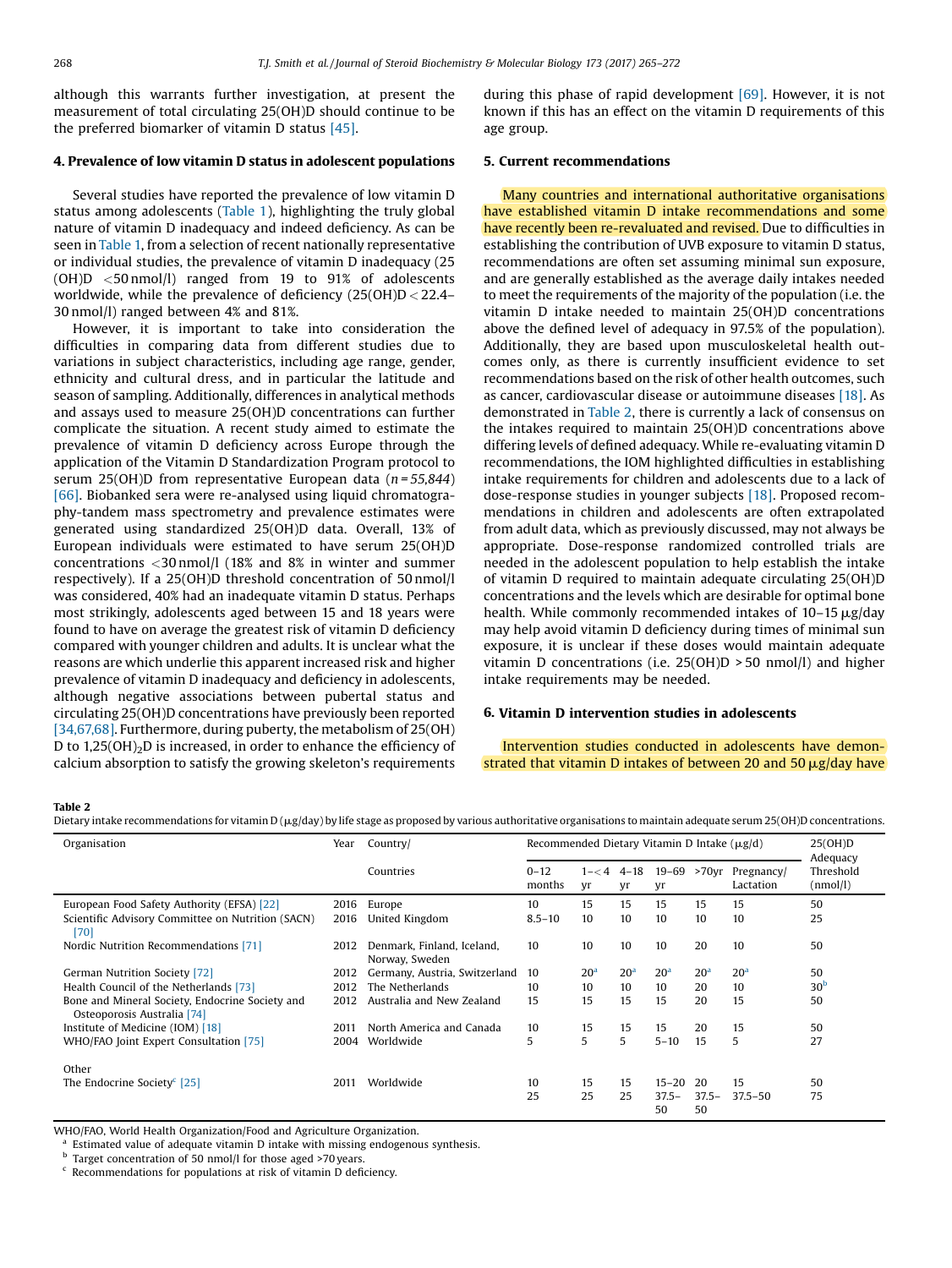achieved adequate  $25(OH)D$  concentrations of  $>50$  nmol/l, although very few of these have been dose-response studies. Based on dose-response studies in 11–12 year old white Finnish and Danish females and 14–18 year old white male and female adolescents in the UK, it was estimated that vitamin D intakes of 8.3 and 10.1  $\mu$ g/day respectively would maintain serum 25(OH)D concentrations above 25 nmol/l during the winter-time in 97.5% of the population, thereby avoiding vitamin D deficiency [\[76,77\].](#page-6-0) Daily intakes of 18.6 and  $\sim$ 30 µg were estimated to ensure vitamin D adequacy (25(OH)D >50 nmol/l) in the majority (97.5%) of the younger and older adolescent populations respectively. However a further study in 9–15 year old Finnish females found that daily supplementation of 10  $\mu$ g vitamin D<sub>2</sub> during the winter months for two years was not able to increase serum 25(OH)D concentrations (34, 33 and 30 nmol/l at baseline, 12 months and 24 months respectively) [\[78\]](#page-6-0). Even after the dose was increased to  $20 \mu$ g/day for the third winter, there was only a modest increase in 25(OH)D concentrations to 41 nmol/l. This small increase in circulating 25 (OH)D may have been due to the administration of vitamin  $D_2$ which has been shown to have a lower bioavailability compared with vitamin  $D_3$  and consequently increase 25(OH)D concen-trations to a lesser extent [\[79,80\]](#page-7-0). In French 13–16 year old males, Guillemant et al. found that 2500  $\mu$ g vitamin D<sub>3</sub> every 2 months for 6 months during the winter (equivalent to  $\sim$ 40 µg/day), maintained post-summer 25(OH)D concentrations (54 nmol/l in September and 55 nmol/l in March) [\[81\]](#page-7-0). Although this did not improve vitamin D status, it did prevent the seasonal decline in 25 (OH)D over the winter-time as seen in the placebo group (20 nmol/ l at the end of winter). However, in a multi-ethnic group of female adolescents in the UK (12–14 years) who were vitamin D inadequate at baseline  $(25(OH)D < 37.5 \text{ nmol/l})$ , four doses of 3750 µg vitamin D<sub>2</sub> over 1 year (again equivalent to  $\sim$ 40 µg/day), significantly improved 25(OH)D concentrations from 18 nmol/l at baseline to 56 nmol/l post-intervention (vs. 16 nmol/l in the placebo group) [\[82\]](#page-7-0). Conversely, while intakes of 10 and 20  $\mu$ g/ day vitamin  $D_3$  did improve the vitamin D status of severely deficient females of Pakistani origin residing in Denmark, 25(OH)D concentrations remained below 50 nmol/l, demonstrating that higher intakes may be required [\[83\]](#page-7-0). Middle Eastern populations are at a higher risk of vitamin D deficiency and intakes equivalent to approximately 5, 20 and 40  $\mu$ g/day have not ensured vitamin D adequacy in the majority of the population, although intakes of 50  $\mu$ g/day did achieve concentrations of >50 nmol/l in 95% of Lebanese adolescents, as well as black African American adolescents, with inadequate baseline concentrations [\[84,85\].](#page-7-0)

Overall it can be seen that vitamin D intakes of between 20 and  $50 \,\mu$ g/day may be required to achieve adequate 25(OH)D concentrations of  $\geq$ 50 nmol/l in adolescents during times of minimal sun exposure, although this is dependent on the baseline 25(OH)D concentration of the population. The assumption that a vitamin D intake needed to reach a specified 25(OH)D concentration is the same across all population and ethnic groups, whose risk of vitamin D deficiency differs, may be incorrect.

## 6.1. Vitamin D supplementation and measures of bone health

As previously discussed, a recent systematic review concluded that vitamin D supplementation may lead to improvements in bone density in children and adolescents with low (<35 nmol/l) circulating 25(OH)D concentrations [\[39\].](#page-6-0) While the evidence is conflicting, some randomized controlled trials have reported moderate positive effects of vitamin D supplementation on bone mineral accrual in female adolescents with baseline 25(OH)D concentrations <50 nmol/l, however this seems to be further complicated by maturational status, with effects predominantly noted in pre- or early-pubertal females. Ward et al. found no effect of vitamin  $D_2$  supplementation equivalent to  $\sim$ 41  $\mu$ g/day for 1 year on radial or lumbar spine bone measures in 12–14 year old postmenarcheal females, despite serum 25(OH)D concentrations increasing from 18 nmol/l at baseline to 56 nmol/l postintervention [\[82\].](#page-7-0) In Lebanese females (10–17 years) with low baseline serum 25(OH)D concentrations of 35 nmol/l, vitamin  $D_3$ supplementation equivalent to 5 and  $50 \mu$ g/day for 1 year increased lumbar spine and hip BMD in a dose-dependent manner in pre-menarcheal females, while no significant changes were observed in post-menarcheal females  $[86]$ . Furthermore, this study also reported no consistent positive effect of vitamin  $D_3$ supplementation on BMD in the male participants. Likewise, 7500 µg vitamin D<sub>2</sub> administered quarterly ( $\sim$ 82 µg/day) to Indian females with a baseline serum 25(OH)D concentration of 25 nmol/ l, significantly improved size-adjusted total body and lumbar spine bone mineral content in those who were  $\leq$  2 years since the onset of menarche only [\[87\].](#page-7-0) A school-milk intervention trial in China randomized vitamin D deficient (25(OH)D <25 nmol/l) 10–12 year old females to three groups who consumed calcium and vitamin D fortified milk (660 mg calcium and  $4 \mu$ g vitamin D/day), calcium only fortified milk (650 mg calcium and 0.6  $\mu$ g vitamin D/day) or their habitual diet (<450 mg calcium and 0.6  $\mu$ g vitamin D/day) for 2 years [\[88\]](#page-7-0). Those in the calcium and vitamin D fortified milk group demonstrated greater changes in size-adjusted total body BMD than those in the calcium fortified milk and control groups. Furthermore, serum 25(OH)D increased from 21 nmol/l to 48 nmol/l in this group, whilst remaining below 20 nmol/l in the groups receiving no additional vitamin D. Two similar randomized controlled trials in adolescent females (9–15 years) that administered 800 mg calcium alongside 10  $\mu$ g vitamin D daily for 6–12 months, reported significant gains in trabecular BMD of the radius and tibia compared to the placebo groups [\[89,90\]](#page-7-0). However neither study measured circulating 25(OH)D concentrations at either baseline or following the intervention, and so it is not known if these adolescents were vitamin D deficient or replete at the onset of the study and it therefore cannot be determined if the positive skeletal gains were due to greater calcium intakes alone, enhanced calcium absorption due to increased vitamin D, or a direct effect of the vitamin D. Promoting calcium absorption may be one mechanism by which vitamin D exerts positive skeletal effects, although the aforementioned studies that did report skeletal gains did not measure calcium absorption. The few intervention trials investigating the effect of vitamin D supplementation on calcium absorption in children and adolescents with serum 25(OH)D concentrations ranging from low to adequate (28–70 nmol/l) have found no effect of vitamin D (range  $10-100 \mu g/day$ ) on calcium absorption [\[35,36,91\].](#page-5-0) Finally, vitamin D supplementation between 5 and  $100 \mu g$ /day has been shown to inhibit winter-time increases in PTH in adolescents [\[33,36,38,77\].](#page-5-0) However, PTH concentration as a determinant of vitamin D status in adolescents may be hindered by uncertainties surrounding the beneficial or detrimental effects of elevated PTH concentrations on bone accretion during puberty as previously discussed (see Section [3](#page-1-0)).

# 7. Conclusion

Recent studies have demonstrated a high prevalence of low vitamin D status in otherwise healthy adolescents, which raises concerns about long-term health consequences that may evolve from this insufficiency, especially since adolescence is a critical time for bone accretion. Circulating 25(OH)D concentrations along with a functional outcome measure (e.g. bone density) should be used to define what constitutes an adequate vitamin D status. Further studies specifically targeting adolescents, are needed to determine the optimal 25(OH)D concentration for maximal bone acquisition during this critical period of growth, also taking into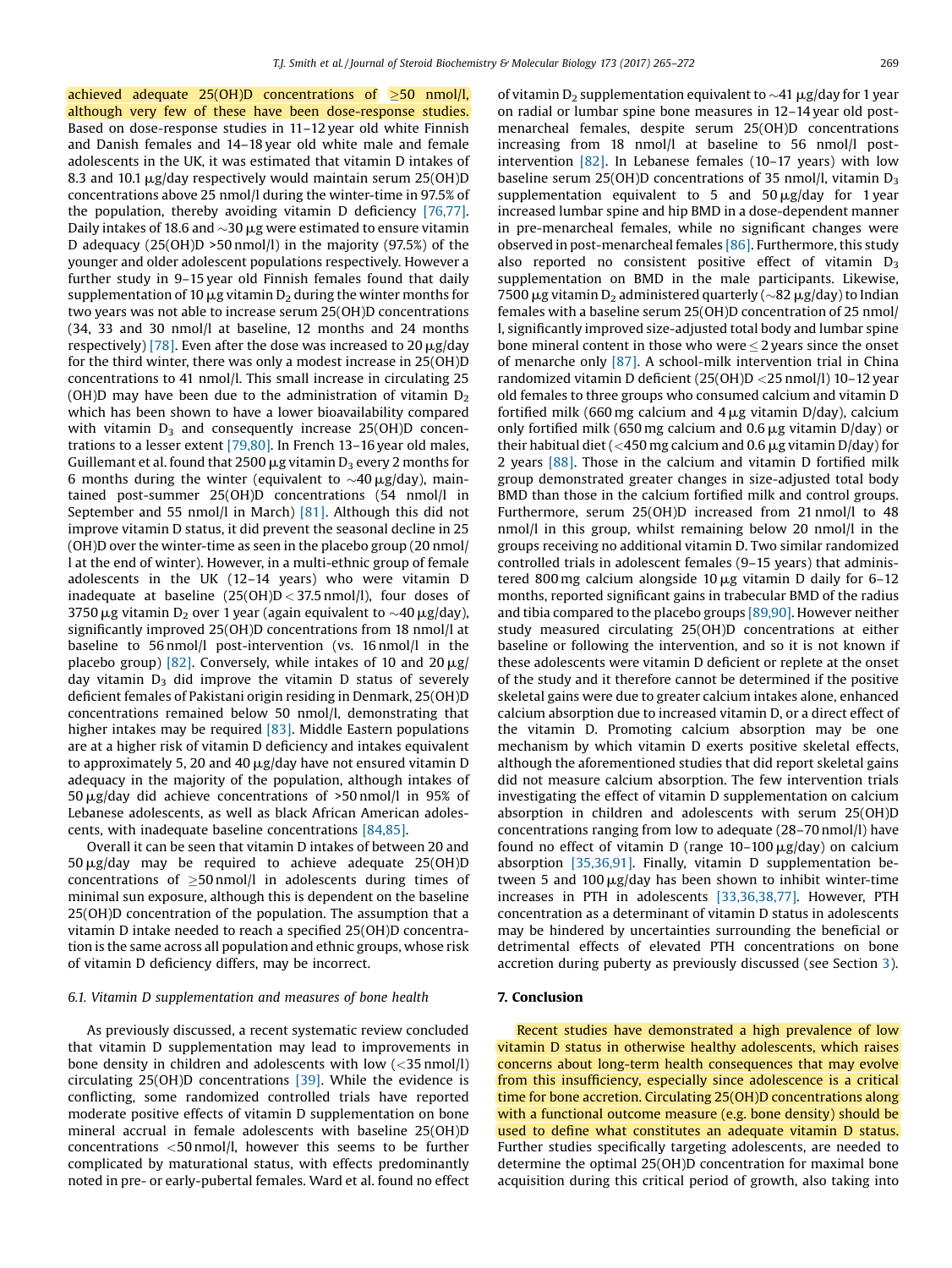<span id="page-5-0"></span>consideration the effects on PTH concentrations and calcium absorption. Vitamin D intervention trials with bone density outcomes are limited to white female adolescents and so more data is required in male and ethnic minority adolescents. Furthermore, dose-response vitamin D intervention studies are best suited to establish the vitamin D intake that will be required to achieve this desirable level of adequacy in adolescents. Given that adolescents are a population group with the greatest risk of vitamin D deficiency these research areas should be given a high priority.

### Conflict of interest

Authors have no conflict of interest to declare.

### Authors' contributions

TJS: drafted the manuscript; TJS, SAL-N, and KHH: had primary responsibility for the final content. All authors read and approved the final manuscript.

# Acknowledgements

The work leading to this was funded by the European Commission under its Seventh Framework Programme (FP/ 2007-2013) under Grant Agreement 613977 for the ODIN Project (Food-based solutions for Optimal vitamin D Nutrition and health through the life cycle; [http://www.odin-vitd.eu/\)](http://www.odin-vitd.eu/).

### References

- [1] J.M. Pettifor, [Nutritional](http://refhub.elsevier.com/S0960-0760(17)30045-6/sbref0005) rickets: deficiency of vitamin D, calcium, or both? Am. J. Clin. Nutr. 80 [\(2004\)](http://refhub.elsevier.com/S0960-0760(17)30045-6/sbref0005) 1725S–1729S.
- [2] A.M. Parfitt, J.C. [Gallagher,](http://refhub.elsevier.com/S0960-0760(17)30045-6/sbref0010) R.P. Heaney, C.C. Johnston, R. Neer, G.D. Whedon, [Vitamin](http://refhub.elsevier.com/S0960-0760(17)30045-6/sbref0010) D and bone health in the elderly, Am. J. Clin. Nutr. 36 (1982) 1014– [1031.](http://refhub.elsevier.com/S0960-0760(17)30045-6/sbref0010)
- [3] T.A. Outila, M.U. Kärkkäinen, C.J. [Lamberg-Allardt,](http://refhub.elsevier.com/S0960-0760(17)30045-6/sbref0015) Vitamin D status affects serum parathyroid hormone [concentrations](http://refhub.elsevier.com/S0960-0760(17)30045-6/sbref0015) during winter in female [adolescents:](http://refhub.elsevier.com/S0960-0760(17)30045-6/sbref0015) associations with forearm bone mineral density, Am. J. Clin. Nutr. 74 [\(2001\)](http://refhub.elsevier.com/S0960-0760(17)30045-6/sbref0015) 206–210.
- [4] M.K. [Lehtonen-Veromaa,](http://refhub.elsevier.com/S0960-0760(17)30045-6/sbref0020) T.T. Möttönen, I.O. Nuotio, K.M. Irjala, A.E. Leino, J.S. Viikari, Vitamin D and attainment of peak bone mass among [peripubertal](http://refhub.elsevier.com/S0960-0760(17)30045-6/sbref0020) Finnish girls: a 3-y [prospective](http://refhub.elsevier.com/S0960-0760(17)30045-6/sbref0020) study, Am. J. Clin. Nutr. 76 (2002) 1446–1453.
- [5] D.A. Wahl, C. Cooper, P.R. Ebeling, M. [Eggersdorfer,](http://refhub.elsevier.com/S0960-0760(17)30045-6/sbref0025) J. Hilger, K. Hoffmann, R. Josse, J.A. Kanis, A. Mithal, D.D. Pierroz, J. [Stenmark,](http://refhub.elsevier.com/S0960-0760(17)30045-6/sbref0025) E. Stöcklin, B. Dawson-Hughes, A global [representation](http://refhub.elsevier.com/S0960-0760(17)30045-6/sbref0025) of vitamin D status in healthy populations, Arch. Osteoporos. 7 (2012) 155–172, [doi:http://dx.doi.org/10.1007/s11657-](http://refhub.elsevier.com/S0960-0760(17)30045-6/sbref0025) [012-0093-0.](http://dx.doi.org/10.1007/s11657-012-0093-0)
- [6] M.F. Holick, [Vitamin](http://refhub.elsevier.com/S0960-0760(17)30045-6/sbref0030) D deficiency, New Engl. J. Med. 357 (2007) 266–281, doi: [http://dx.doi.org/10.1056/NEJMra070553.](http://dx.doi.org/10.1056/NEJMra070553)
- [7] M.F. Holick, T.C. Chen, Vitamin D deficiency: a [worldwide](http://refhub.elsevier.com/S0960-0760(17)30045-6/sbref0035) problem with health [consequences,](http://refhub.elsevier.com/S0960-0760(17)30045-6/sbref0035) Am. J. Clin. Nutr. 87 (2008) 1080S–1086S.
- [8] M.S. Calvo, S.J. Whiting, C.N. Barton, Vitamin D intake: a global [perspective](http://refhub.elsevier.com/S0960-0760(17)30045-6/sbref0040) of [current](http://refhub.elsevier.com/S0960-0760(17)30045-6/sbref0040) status, J. Nutr. 135 (2005) 310–316.
- [9] I. Elmadfa, A.L. Meyer, V. Nowak, V. Hasenegger, P. Putz, R. [Verstraeten,](http://refhub.elsevier.com/S0960-0760(17)30045-6/sbref0045) A.M. [Remaut-DeWinter,](http://refhub.elsevier.com/S0960-0760(17)30045-6/sbref0045) P. Kolsteren, J. Dostálová, P. Dlouhý, E. Trolle, S. Fagt, A. [Biltoft-Jensen,](http://refhub.elsevier.com/S0960-0760(17)30045-6/sbref0045) J. Mathiessen, M. Velsing Groth, European nutrition and health report 2009, Ann. Nutr. Metab. 55 (2009) 1–40, [doi:http://dx.doi.org/10.1159/](http://refhub.elsevier.com/S0960-0760(17)30045-6/sbref0045) [000244607.](http://dx.doi.org/10.1159/000244607)
- [10] A. Spiro, J.L. Buttriss, Vitamin D: An [overview](http://refhub.elsevier.com/S0960-0760(17)30045-6/sbref0050) of vitamin D status and intake in Europe, Nutr. Bull. 39 (2014) 322–350, [doi:http://dx.doi.org/10.1111/nbu12108.](http://refhub.elsevier.com/S0960-0760(17)30045-6/sbref0050)
- [11] T. [Piirainen,](http://refhub.elsevier.com/S0960-0760(17)30045-6/sbref0055) K. Laitinen, E. Isolauri, Impact of national fortification of fluid milks and [margarines](http://refhub.elsevier.com/S0960-0760(17)30045-6/sbref0055) with vitamin D on dietary intake and serum 25 [hydroxyvitamin](http://refhub.elsevier.com/S0960-0760(17)30045-6/sbref0055) D concentration in 4-year-old children, Eur. J. Clin. Nutr. 61 (2007) 123–128, [doi:http://dx.doi.org/10.1038/sj.ejcn.160250.](http://refhub.elsevier.com/S0960-0760(17)30045-6/sbref0055)
- [12] S. Soininen, A.-M. Eloranta, V. Lindi, T. Venäläinen, N. [Zaproudina,](http://refhub.elsevier.com/S0960-0760(17)30045-6/sbref0060) A. Mahonen, T.A. Lakka, Determinants of serum [25-hydroxyvitamin](http://refhub.elsevier.com/S0960-0760(17)30045-6/sbref0060) d concentration in finnish [children:](http://refhub.elsevier.com/S0960-0760(17)30045-6/sbref0060) the physical activity and nutrition in children (PANIC) study, Br. J. Nutr. 115 (2016) 1080–1091, [doi:http://dx.doi.org/10.1017/](http://refhub.elsevier.com/S0960-0760(17)30045-6/sbref0060) [S0007114515005292.](http://dx.doi.org/10.1017/S0007114515005292)
- [13] M. [Lehtonen-Veromaa,](http://refhub.elsevier.com/S0960-0760(17)30045-6/sbref0065) T. Möttönen, A. Leino, O.J. Heinonen, E. Rautava, J. Viikari, [Prospective](http://refhub.elsevier.com/S0960-0760(17)30045-6/sbref0065) study on food fortification with vitamin D among [adolescent](http://refhub.elsevier.com/S0960-0760(17)30045-6/sbref0065) females in Finland: minor effects, Br. J. Nutr. 100 (2008) 418–423, [doi:http://dx.doi.org/10.1017/S0007114508894469.](http://refhub.elsevier.com/S0960-0760(17)30045-6/sbref0065)
- [14] L.V. Van Horn, R. Bausermann, S. Affenito, D. Thompson, R. [Striegel-Moore,](http://refhub.elsevier.com/S0960-0760(17)30045-6/sbref0070) D. Franko, A. Albertson, Ethnic [differences](http://refhub.elsevier.com/S0960-0760(17)30045-6/sbref0070) in food sources of vitamin D in

[adolescent](http://refhub.elsevier.com/S0960-0760(17)30045-6/sbref0070) American girls: the National Heart, Lung, and Blood Institute Growth and Health Study, Nutr. Res. 31 (2011) 579–585, [doi:http://dx.doi.org/](http://refhub.elsevier.com/S0960-0760(17)30045-6/sbref0070) [10.1016/j.nutres.2011.07.003.](http://dx.doi.org/10.1016/j.nutres.2011.07.003)

- [15] V.L. [Fulgoni,](http://refhub.elsevier.com/S0960-0760(17)30045-6/sbref0075) D.R. Keast, R.L. Bailey, J. Dwyer, Foods, fortificants, and [supplements:](http://refhub.elsevier.com/S0960-0760(17)30045-6/sbref0075) where do Americans get their nutrients? J. Nutr. 141 (2011) 1847–1854, [doi:http://dx.doi.org/10.3945/jn.111.142257.](http://refhub.elsevier.com/S0960-0760(17)30045-6/sbref0075)
- [16] R.L. Bailey, K.W. Dodd, J.A. Goldman, J.J. Gahche, J.T. Dwyer, A.J. [Moshfegh,](http://refhub.elsevier.com/S0960-0760(17)30045-6/sbref0080) C.T. Sempos, M.F. Picciano, [Estimation](http://refhub.elsevier.com/S0960-0760(17)30045-6/sbref0080) of total usual calcium and vitamin D intakes in the United States, J. Nutr.140 (2010) 817–822, [doi:http://dx.doi.org/10.3945/](http://refhub.elsevier.com/S0960-0760(17)30045-6/sbref0080) [jn.109.118539.](http://dx.doi.org/10.3945/jn.109.118539)
- [17] A. Prentice, G.R. Goldberg, I. [Schoenmakers,](http://refhub.elsevier.com/S0960-0760(17)30045-6/sbref0085) Vitamin D across the lifecycle: physiology and [biomarkers,](http://refhub.elsevier.com/S0960-0760(17)30045-6/sbref0085) Am. J. Clin. Nutr. 88 (2008) 500S–506S.
- [18] Institute of Medicine, Dietary [Reference](http://refhub.elsevier.com/S0960-0760(17)30045-6/sbref0090) Intakes for Calcium and Vitamin D, National Academies Press, [Washington](http://refhub.elsevier.com/S0960-0760(17)30045-6/sbref0090) (DC), 2011.
- [19] J.M. Pettifor, P. Ross, J. Wang, G. Moodley, J. [Couper-Smith,](http://refhub.elsevier.com/S0960-0760(17)30045-6/sbref0095) Rickets in children of rural origin in South Africa: is low dietary [calcium](http://refhub.elsevier.com/S0960-0760(17)30045-6/sbref0095) a factor, J. Pediatr. 92 (1978) 320–[324](http://refhub.elsevier.com/S0960-0760(17)30045-6/sbref0095).
- [20] F. [Okonofua,](http://refhub.elsevier.com/S0960-0760(17)30045-6/sbref0100) D.S. Gill, Z.O. Alabi, M. Thomas, J.L. Bell, P. Dandona, Rickets in Nigerian children: a consequence of calcium [malnutrition,](http://refhub.elsevier.com/S0960-0760(17)30045-6/sbref0100) Metabolism 40 [\(1991\)](http://refhub.elsevier.com/S0960-0760(17)30045-6/sbref0100) 209–213.
- [21] T.D. Thacher, P.R. Fischer, J.M. Pettifor, J.O. Lawson, C.O. Isichei, J.C. [Reading,](http://refhub.elsevier.com/S0960-0760(17)30045-6/sbref0105) G. M. Chan, A [comparison](http://refhub.elsevier.com/S0960-0760(17)30045-6/sbref0105) of calcium Vitamin D, or both for nutritional rickets in nigerian [children,](http://refhub.elsevier.com/S0960-0760(17)30045-6/sbref0105) New Engl. J. Med. 341 (1999) 563–568.
- [22] [European](http://refhub.elsevier.com/S0960-0760(17)30045-6/sbref0110) food safety authority panel on dietetic products, nutrition and allergies, dietary [reference](http://refhub.elsevier.com/S0960-0760(17)30045-6/sbref0110) values for vitamin D, EFSA J. 14 (4547) (2016), doi: [http://dx.doi.org/10.2903/j.efsa.2016.4547.](http://dx.doi.org/10.2903/j.efsa.2016.4547)
- [23] C.L. Wagner, F.R. Greer, the Section on [Breastfeeding](http://refhub.elsevier.com/S0960-0760(17)30045-6/sbref0115) and Committee on Nutrition, [Prevention](http://refhub.elsevier.com/S0960-0760(17)30045-6/sbref0115) of rickets and vitamin D deficiency in infants, children, and adolescents, Pediatrics 122 (2008) 1142–1152, [doi:http://dx.doi.org/](http://refhub.elsevier.com/S0960-0760(17)30045-6/sbref0115) [10.1542/peds.](http://dx.doi.org/10.1542/peds. 2008-1862) 2008-1862.
- [24] C. Braegger, C. Campoy, V. Colomb, T. Decsi, M. [Domellof,](http://refhub.elsevier.com/S0960-0760(17)30045-6/sbref0120) M. Fewtrell, I. Hojsak, W. Mihatsch, C. Mølgaard, R. Shamir, D. Turck, J. van [Goudoever,](http://refhub.elsevier.com/S0960-0760(17)30045-6/sbref0120) on behalf of the ESPGHAN [Committee](http://refhub.elsevier.com/S0960-0760(17)30045-6/sbref0120) on Nutrition, Vitamin D in the healthy european paediatric population, J. Pediatr. [Gastroenterol.](http://refhub.elsevier.com/S0960-0760(17)30045-6/sbref0120) Nutr. 56 (2013) 692–701, doi: [http://dx.doi.org/10.1097/MPG.0b013e31828f3c05.](http://dx.doi.org/10.1097/MPG.0b013e31828f3c05)
- [25] M.F. Holick, N.C. Binkley, H.A. [Bischoff-Ferrari,](http://refhub.elsevier.com/S0960-0760(17)30045-6/sbref0125) C.M. Gordon, D.A. Hanley, R.P. Heaney, M.H. Murad, C.M. Weaver, [Evaluation,](http://refhub.elsevier.com/S0960-0760(17)30045-6/sbref0125) treatment, and prevention of vitamin D deficiency: an [endocrine](http://refhub.elsevier.com/S0960-0760(17)30045-6/sbref0125) society clinical practice guideline, J. Clin. Endocrinol. Metab. 96 (2011) 1911–1930, [doi:http://dx.doi.org/10.1210/](http://refhub.elsevier.com/S0960-0760(17)30045-6/sbref0125) [jc.2011-0385.](http://dx.doi.org/10.1210/jc.2011-0385)
- [26] Society for Adolescent Health and Medicine, [Recommended](http://refhub.elsevier.com/S0960-0760(17)30045-6/sbref0130) vitamin D intake and [management](http://refhub.elsevier.com/S0960-0760(17)30045-6/sbref0130) of low Vitamin D status in adolescents: a position statement of the society for [adolescent](http://refhub.elsevier.com/S0960-0760(17)30045-6/sbref0130) health and medicine, J. Adolesc. Health 52 (2013) 801–803, [doi:http://dx.doi.org/10.1016/j.jadohealth.2013.03.022.](http://refhub.elsevier.com/S0960-0760(17)30045-6/sbref0130)
- [27] P. Lips, Vitamin D deficiency and secondary [hyperparathyroidism](http://refhub.elsevier.com/S0960-0760(17)30045-6/sbref0135) in the elderly: [consequences](http://refhub.elsevier.com/S0960-0760(17)30045-6/sbref0135) for bone loss and fractures and therapeutic [implications,](http://refhub.elsevier.com/S0960-0760(17)30045-6/sbref0135) Endocr. Rev. 22 (2001) 477–501.
- [28] S.A. Abrams, I.J. Griffin, K.M. [Hawthorne,](http://refhub.elsevier.com/S0960-0760(17)30045-6/sbref0140) S.K. Gunn, C.M. Gundberg, T.O. Carpenter, [Relationships](http://refhub.elsevier.com/S0960-0760(17)30045-6/sbref0140) among vitamin D levels, parathyroid hormone, and calcium absorption in young [adolescents,](http://refhub.elsevier.com/S0960-0760(17)30045-6/sbref0140) J. Clin. Endocrinol. Metab. 90 (10) [\(2005\)](http://refhub.elsevier.com/S0960-0760(17)30045-6/sbref0140) 5576–5581.
- [29] F.A. Tylavsky, K.M. Ryder, R. Li, V. Park, C. Womack, J. [Norwood,](http://refhub.elsevier.com/S0960-0760(17)30045-6/sbref0145) L.D. Carbone, S. Cheng, [Preliminary](http://refhub.elsevier.com/S0960-0760(17)30045-6/sbref0145) findings: 25(OH)D levels and PTH are indicators of rapid bone accrual in pubertal [children,](http://refhub.elsevier.com/S0960-0760(17)30045-6/sbref0145) J. Am. Coll. Nutr. 26 (2007) 462–470, doi: [http://dx.doi.org/10.1080/07315724.2007.10719637.](http://dx.doi.org/10.1080/07315724.2007.10719637)
- [30] L. Harkness, B. Cromer, Low levels of [25-hydroxy](http://refhub.elsevier.com/S0960-0760(17)30045-6/sbref0150) vitamin D are associated with elevated parathyroid hormone in healthy adolescent females, [Osteoporos.](http://refhub.elsevier.com/S0960-0760(17)30045-6/sbref0150) Int. 16 (2005) 109–113, [doi:http://dx.doi.org/10.1007/s00198-004-1656-8.](http://refhub.elsevier.com/S0960-0760(17)30045-6/sbref0150)
- [31] K.M. Hill, G.P. [McCabe,](http://refhub.elsevier.com/S0960-0760(17)30045-6/sbref0155) L.D. McCabe, C.M. Gordon, S.A. Abrams, C.M. Weaver, An inflection point of serum [25-hydroxyvitamin](http://refhub.elsevier.com/S0960-0760(17)30045-6/sbref0155) d for maximal suppression of [parathyroid](http://refhub.elsevier.com/S0960-0760(17)30045-6/sbref0155) hormone is not evident from multi-Site pooled data in children and adolescents, J. Nutr. 140 (2010) 1983–1988, [doi:http://dx.doi.org/10.3945/](http://refhub.elsevier.com/S0960-0760(17)30045-6/sbref0155) [jn.110.124966.](http://dx.doi.org/10.3945/jn.110.124966)
- [32] T.R. Hill, A.A. Cotter, S. Mitchell, C.A. [Boreham,](http://refhub.elsevier.com/S0960-0760(17)30045-6/sbref0160) W. Dubitzky, L. Murray, J.J. Strain, A. Flynn, P.J. Robson, J.M.W. Wallace, M. Kiely, K.D. [Cashman,](http://refhub.elsevier.com/S0960-0760(17)30045-6/sbref0160) Vitamin D status and parathyroid hormone [relationship](http://refhub.elsevier.com/S0960-0760(17)30045-6/sbref0160) in adolescents and its association with bone health [parameters:](http://refhub.elsevier.com/S0960-0760(17)30045-6/sbref0160) analysis of the Northern Ireland Young Heart's Project, Osteoporos. Int. 21 (2010) 695–700, [doi:http://dx.doi.](http://refhub.elsevier.com/S0960-0760(17)30045-6/sbref0160) [org/10.1007/s00198-009-0959-1.](http://dx.doi.org/10.1007/s00198-009-0959-1)
- [33] K. [Rajakumar,](http://refhub.elsevier.com/S0960-0760(17)30045-6/sbref0165) C.G. Moore, J. Yabes, F. Olabopo, M.A. Haralam, D. Comer, J. Bogusz, A. Nucci, S. Sereika, J. [Dunbar-Jacob,](http://refhub.elsevier.com/S0960-0760(17)30045-6/sbref0165) M.F. Holick, S.L. Greenspan, Effect of vitamin D3 [supplementation](http://refhub.elsevier.com/S0960-0760(17)30045-6/sbref0165) in black and in white children: a randomized, [placebo-controlled](http://refhub.elsevier.com/S0960-0760(17)30045-6/sbref0165) trial, J. Clin. Endocrinol. Metab. 100 (2015) 3183–3192, doi: [http://dx.doi.org/10.1210/jc.2015-1643.](http://dx.doi.org/10.1210/jc.2015-1643)
- [34] S.A. Abrams, P.D. Hicks, K.M. Hawthorne, Higher serum [25-hydroxyvitamin](http://refhub.elsevier.com/S0960-0760(17)30045-6/sbref0170) d levels in school-Age children are [inconsistently](http://refhub.elsevier.com/S0960-0760(17)30045-6/sbref0170) associated with increased calcium absorption, J. Clin. [Endocrinol.](http://refhub.elsevier.com/S0960-0760(17)30045-6/sbref0170) Metab. 94 (2009) 2421–2427, doi: [http://dx.doi.org/10.1210/jc.2008-2587.](http://dx.doi.org/10.1210/jc.2008-2587)
- [35] C.Y. Park, K.M. Hill, A.E. Elble, B.R. Martin, L.A. [DiMeglio,](http://refhub.elsevier.com/S0960-0760(17)30045-6/sbref0175) M. Peacock, G.P. McCabe, C.M. Weaver, Daily [supplementation](http://refhub.elsevier.com/S0960-0760(17)30045-6/sbref0175) with  $25 \mu$ g cholecalciferol does not increase calcium [absorption](http://refhub.elsevier.com/S0960-0760(17)30045-6/sbref0175) or skeletal retention in adolescent girls with low serum [25-hydroxyvitamin](http://refhub.elsevier.com/S0960-0760(17)30045-6/sbref0175) d, J. Nutr. 140 (2010) 2139–2144, doi:http://dx. [doi.org/10.3945/jn.110.124891.](http://dx.doi.org/10.3945/jn.110.124891)
- [36] R.D. Lewis, E.M. Laing, K.M.H. Gallant, D.B. Hall, G.P. McCabe, D.B. [Hausman,](http://refhub.elsevier.com/S0960-0760(17)30045-6/sbref0180) B. R. Martin, S.J. Warden, M. Peacock, C.M. Weaver, A [randomized](http://refhub.elsevier.com/S0960-0760(17)30045-6/sbref0180) trial of vitamin D3 [supplementation](http://refhub.elsevier.com/S0960-0760(17)30045-6/sbref0180) in children: dose-response effects on vitamin D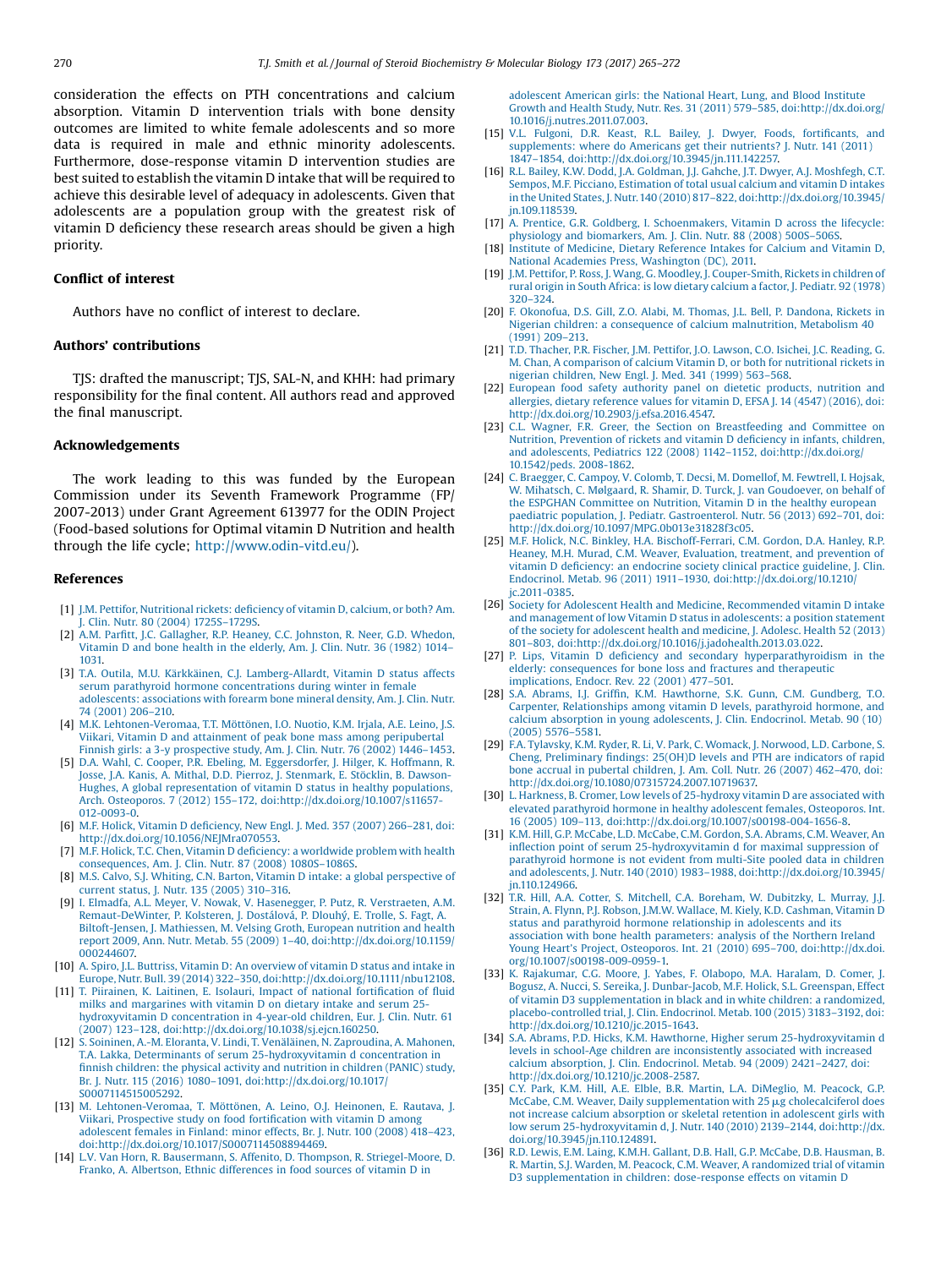<span id="page-6-0"></span>[metabolites](http://refhub.elsevier.com/S0960-0760(17)30045-6/sbref0180) and calcium absorption, J. Clin. Endocrinol. Metab. 98 (2013) 4816–4825, [doi:http://dx.doi.org/10.1210/jc.2013-2728.](http://refhub.elsevier.com/S0960-0760(17)30045-6/sbref0180)

- [37] H.A. [Bischoff-Ferrari,](http://refhub.elsevier.com/S0960-0760(17)30045-6/sbref0185) E. Giovannucci, W.C. Willett, T. Dietrich, B. Dawson-Hughes, Estimation of optimal serum concentrations of [25-hydroxyvitamin](http://refhub.elsevier.com/S0960-0760(17)30045-6/sbref0185) D for multiple health [outcomes,](http://refhub.elsevier.com/S0960-0760(17)30045-6/sbref0185) Am. J. Clin. Nutr. 84 (2006) 18–28.
- [38] H.T. Viljakainen, A.-M. Natri, M. [Kärkkäinen,](http://refhub.elsevier.com/S0960-0760(17)30045-6/sbref0190) M.M. Huttunen, A. Palssa, J. Jakobsen, K.D. Cashman, C. Mølgaard, C. [Lamberg-Allardt,](http://refhub.elsevier.com/S0960-0760(17)30045-6/sbref0190) A positive doseresponse effect of vitamin D [supplementation](http://refhub.elsevier.com/S0960-0760(17)30045-6/sbref0190) on site-specific bone mineral augmentation in adolescent girls: a [double-blinded](http://refhub.elsevier.com/S0960-0760(17)30045-6/sbref0190) randomized placebocontrolled 1-year [intervention,](http://refhub.elsevier.com/S0960-0760(17)30045-6/sbref0190) J. Bone Miner. Res. 21 (2006) 836–844, doi: [http://dx.doi.org/10.1359/jbmr.060302.](http://dx.doi.org/10.1359/jbmr.060302)
- [39] T.M. Winzenberg, S. Powell, K.A. Shaw, G. Jones, Vitamin D [supplementation](http://refhub.elsevier.com/S0960-0760(17)30045-6/sbref0195) for [improving](http://refhub.elsevier.com/S0960-0760(17)30045-6/sbref0195) bone mineral density in children, Cochrane Database Syst. Rev. 10 (2010), [doi:http://dx.doi.org/10.1002/14651858.CD006944.pub2.](http://refhub.elsevier.com/S0960-0760(17)30045-6/sbref0195)
- [40] R. Bouillon, N.M.V. Schoor, E. Gielen, S. Boonen, C. Mathieu, D. [Vanderschueren,](http://refhub.elsevier.com/S0960-0760(17)30045-6/sbref0200) P. Lips, Optimal Vitamin D status: a critical analysis on the basis of [evidence](http://refhub.elsevier.com/S0960-0760(17)30045-6/sbref0200)based medicine, J. Clin. [Endocrinol.](http://refhub.elsevier.com/S0960-0760(17)30045-6/sbref0200) Metab. 98 (2013) E1283–E1304, doi:http:// [dx.doi.org/10.1210/jc.2013-1195.](http://dx.doi.org/10.1210/jc.2013-1195)
- [41] D.D. Bikle, E. Gee, B. Halloran, M.A. Kowalski, E. Ryzen, J.G. Haddad, [Assessment](http://refhub.elsevier.com/S0960-0760(17)30045-6/sbref0205) of the free fraction of [25-hydroxyvitamin](http://refhub.elsevier.com/S0960-0760(17)30045-6/sbref0205) D in serum and its regulation by albumin and the vitamin D-binding protein, J. Clin. [Endocrinol.](http://refhub.elsevier.com/S0960-0760(17)30045-6/sbref0205) Metab. 63 [\(1986\)](http://refhub.elsevier.com/S0960-0760(17)30045-6/sbref0205) 954–959.
- [42] C.M. Mendel, The free hormone hypothesis: a [physiologically](http://refhub.elsevier.com/S0960-0760(17)30045-6/sbref0210) based [mathematical](http://refhub.elsevier.com/S0960-0760(17)30045-6/sbref0210) model, Endocr. Rev. 10 (1989) 232–274.
- [43] R.F. Chun, B.E. Peercy, E.S. Orwoll, C.M. Nielson, J.S. Adams, M. [Hewison,](http://refhub.elsevier.com/S0960-0760(17)30045-6/sbref0215) Vitamin D and DBP: the free hormone [hypothesis](http://refhub.elsevier.com/S0960-0760(17)30045-6/sbref0215) revisited, J. Steroid Biochem. Mol. Biol. A 144 (2014) 132–137, [doi:http://dx.doi.org/10.1016/j.](http://refhub.elsevier.com/S0960-0760(17)30045-6/sbref0215) [jsbmb.2013.09.012.](http://dx.doi.org/10.1016/j.jsbmb.2013.09.012)
- [44] C.E. Powe, M.K. Evans, J. Wenger, A.B. [Zonderman,](http://refhub.elsevier.com/S0960-0760(17)30045-6/sbref0220) A.H. Berg, M. Nalls, H. Tamez, D. Zhang, I. Bhan, S.A. [Karumanchi,](http://refhub.elsevier.com/S0960-0760(17)30045-6/sbref0220) N.R. Powe, R. Thadhani, Vitamin D–binding protein and vitamin D status of black americans and white [americans,](http://refhub.elsevier.com/S0960-0760(17)30045-6/sbref0220) New Engl. J. Med. 369 (2013) 1991–2000, [doi:http://dx.doi.org/10.1056/](http://refhub.elsevier.com/S0960-0760(17)30045-6/sbref0220) [NEJMoa1306357.](http://dx.doi.org/10.1056/NEJMoa1306357)
- [45] J. Aloia, M. Mikhail, R. [Dhaliwal,](http://refhub.elsevier.com/S0960-0760(17)30045-6/sbref0225) A. Shieh, G. Usera, A. Stolberg, L. Ragolia, S. Islam, Free 25(OH)D and the vitamin D paradox in African [Americans,](http://refhub.elsevier.com/S0960-0760(17)30045-6/sbref0225) J. Clin. Endocrinol. Metab. 100 (2015) 3356–3363, [doi:http://dx.doi.org/10.1210/](http://refhub.elsevier.com/S0960-0760(17)30045-6/sbref0225) [JC.2015-2066.](http://dx.doi.org/10.1210/JC.2015-2066)
- [46] C.E. Powe, C. Ricciardi, A.H. Berg, D. [Erdenesanaa,](http://refhub.elsevier.com/S0960-0760(17)30045-6/sbref0230) G. Collerone, E. Ankers, J. Wenger, S.A. [Karumanchi,](http://refhub.elsevier.com/S0960-0760(17)30045-6/sbref0230) R. Thadhani, I. Bhan, Vitamin D-binding protein modifies the vitamin D-bone mineral density [relationship,](http://refhub.elsevier.com/S0960-0760(17)30045-6/sbref0230) J. Bone Miner. Res. 26 (2011) 1609–1616, [doi:http://dx.doi.org/10.1002/jbmr.387.](http://refhub.elsevier.com/S0960-0760(17)30045-6/sbref0230)
- [47] J.B. [Schwartz,](http://refhub.elsevier.com/S0960-0760(17)30045-6/sbref0235) J. Lai, B. Lizaola, L. Kane, S. Markova, P. Weyland, N.A. Terrault, N. Stotland, D. Bikle, A [comparison](http://refhub.elsevier.com/S0960-0760(17)30045-6/sbref0235) of measured and calculated free 25(OH) vitamin D levels in clinical [populations,](http://refhub.elsevier.com/S0960-0760(17)30045-6/sbref0235) J. Clin. Endocrinol. Metab. 99 (2014) 1631–1637, [doi:http://dx.doi.org/10.1210/jc.2013-3874.](http://refhub.elsevier.com/S0960-0760(17)30045-6/sbref0235)
- [48] M.I. Kamboh, R.E. Ferrell, Ethnic variation in vitamin [D-binding](http://refhub.elsevier.com/S0960-0760(17)30045-6/sbref0240) protein (GC): a review of isoelectric focusing studies in human [populations,](http://refhub.elsevier.com/S0960-0760(17)30045-6/sbref0240) Hum. Genet. 72 [\(1986\)](http://refhub.elsevier.com/S0960-0760(17)30045-6/sbref0240) 281–293.
- [49] J.A. Cauley, L. Lui, K.E. Ensrud, J.M. Zmuda, K.L. Stone, M.C. [Hochberg,](http://refhub.elsevier.com/S0960-0760(17)30045-6/sbref0245) S.R. [Cummings,](http://refhub.elsevier.com/S0960-0760(17)30045-6/sbref0245) Bone mineral density and the risk of incident nonspinal fractures in black and white [women,](http://refhub.elsevier.com/S0960-0760(17)30045-6/sbref0245) JAMA 293 (2005) 2102–2108.
- [50] E. [Barrett-Connor,](http://refhub.elsevier.com/S0960-0760(17)30045-6/sbref0250) E.S. Siris, L.E. Wehren, P.D. Miller, T.A. Abbott, M.L. Berger, A. C. Santora, L.M. Sherwood, [Osteoporosis](http://refhub.elsevier.com/S0960-0760(17)30045-6/sbref0250) and fracture risk in women of different ethnic groups, J. Bone Miner. Res. 20 (2005) 185–194, [doi:http://dx.](http://refhub.elsevier.com/S0960-0760(17)30045-6/sbref0250) [doi.org/10.1359/JBMR.041007.](http://dx.doi.org/10.1359/JBMR.041007)
- [51] M. Pekkinen, E. Saarnio, H.T. [Viljakainen,](http://refhub.elsevier.com/S0960-0760(17)30045-6/sbref0255) E. Kokkonen, J. Jakobsen, K. Cashman, O. Mäkitie, C. [Lamberg-Allardt,](http://refhub.elsevier.com/S0960-0760(17)30045-6/sbref0255) Vitamin D binding protein genotype is associated with serum [25-hydroxyvitamin](http://refhub.elsevier.com/S0960-0760(17)30045-6/sbref0255) D and PTH concentrations, as well as bone health in children and [adolescents](http://refhub.elsevier.com/S0960-0760(17)30045-6/sbref0255) in Finland, PLoS One 9 (2014) e87292, [doi:http://dx.doi.org/10.1371/journal.pone.0087292.](http://refhub.elsevier.com/S0960-0760(17)30045-6/sbref0255)
- [52] M. [González-Gross,](http://refhub.elsevier.com/S0960-0760(17)30045-6/sbref0260) J. Valtueña, C. Breidenassel, L.A. Moreno, M. Ferrari, M. Kersting, S. De Henauw, F. Gottrand, E. Azzini, K. [Widhalm,](http://refhub.elsevier.com/S0960-0760(17)30045-6/sbref0260) A. Kafatos, Y. Manios, P. Stehle, on behalf of the [HELENA](http://refhub.elsevier.com/S0960-0760(17)30045-6/sbref0260) Study Group, Vitamin D status among [adolescents](http://refhub.elsevier.com/S0960-0760(17)30045-6/sbref0260) in Europe: the healthy lifestyle in Europe by nutrition in adolescence study, Br. J. Nutr. 107 (2012) 755–764, [doi:http://dx.doi.org/](http://refhub.elsevier.com/S0960-0760(17)30045-6/sbref0260) [10.1017/S0007114511003527.](http://dx.doi.org/10.1017/S0007114511003527)
- [53] M. Absoud, C. Cummins, M.J. Lim, E. Wassmer, N. Shaw, [Prevalence](http://refhub.elsevier.com/S0960-0760(17)30045-6/sbref0265) and predictors of Vitamin D insufficiency in children: a great britain [population](http://refhub.elsevier.com/S0960-0760(17)30045-6/sbref0265) based study, PLoS One 6 (2011) e22179, [doi:http://dx.doi.org/10.1371/journal.](http://refhub.elsevier.com/S0960-0760(17)30045-6/sbref0265) [pone.0022179.](http://dx.doi.org/10.1371/journal.pone.0022179)
- [54] National Diet and Nutrition Survey: results from years 1, 2, 3 and 4 (combined) of the Rolling Programme (2008/2009-2011/2012), Public Health England, London. [https://www.gov.uk/government/statistics/national-diet-and](https://www.gov.uk/government/statistics/national-diet-and-nutrition-survey-results-from-years-1-to-4-combined-of-the-rolling-programme-for-2008-and-2009-to-2011-and-2012)[nutrition-survey-results-from-years-1-to-4-combined-of-the-rolling](https://www.gov.uk/government/statistics/national-diet-and-nutrition-survey-results-from-years-1-to-4-combined-of-the-rolling-programme-for-2008-and-2009-to-2011-and-2012)[programme-for-2008-and-2009-to-2011-and-2012](https://www.gov.uk/government/statistics/national-diet-and-nutrition-survey-results-from-years-1-to-4-combined-of-the-rolling-programme-for-2008-and-2009-to-2011-and-2012) (Accessed 11 April 2016).
- [55] T.R. Hill, A.A. Cotter, S. Mitchell, C.A. [Boreham,](http://refhub.elsevier.com/S0960-0760(17)30045-6/sbref0275) W. Dubitzky, L. Murray, J.J. Strain, A. Flynn, P.J. Robson, J.M.W. Wallace, M. Kiely, K.D. [Cashman,](http://refhub.elsevier.com/S0960-0760(17)30045-6/sbref0275) Vitamin D status and its [determinants](http://refhub.elsevier.com/S0960-0760(17)30045-6/sbref0275) in adolescents from the Northern Ireland Young Hearts 2000 cohort, Br. J. Nutr. 99 (2008) 1061–1067, [doi:http://dx.doi.org/](http://refhub.elsevier.com/S0960-0760(17)30045-6/sbref0275) [10.1017/S0007114507842826.](http://dx.doi.org/10.1017/S0007114507842826)
- [56] J. Öberg, R. Jorde, B. Almås, N. Emaus, G. [Grimnes,](http://refhub.elsevier.com/S0960-0760(17)30045-6/sbref0280) Vitamin D deficiency and lifestyle risk factors in a Norwegian adolescent [population,](http://refhub.elsevier.com/S0960-0760(17)30045-6/sbref0280) Scand. J. Public Health 42 (2014) 593–602, [doi:http://dx.doi.org/10.1177/1403494814541593.](http://refhub.elsevier.com/S0960-0760(17)30045-6/sbref0280)
- [57] L.E. Au, C.D. [Economos,](http://refhub.elsevier.com/S0960-0760(17)30045-6/sbref0285) E. Goodman, A. Must, V.R. Chomitz, J.M. Sacheck, Vitamin D intake and serum vitamin D in [ethnically](http://refhub.elsevier.com/S0960-0760(17)30045-6/sbref0285) diverse urban

schoolchildren, Public Health Nutr. 15 (2012) 2047–2053, [doi:http://dx.doi.](http://refhub.elsevier.com/S0960-0760(17)30045-6/sbref0285) [org/10.1017/S1368980012003217.](http://dx.doi.org/10.1017/S1368980012003217)

- [58] V. Ganji, X. Zhang, V. Tangpricha, Serum [25-hydroxyvitamin](http://refhub.elsevier.com/S0960-0760(17)30045-6/sbref0290) D concentrations and prevalence estimates of [hypovitaminosis](http://refhub.elsevier.com/S0960-0760(17)30045-6/sbref0290) D in the U.S. population based on assay-adjusted data, J. Nutr. 142 (2012) 498–507, [doi:http://dx.doi.org/](http://refhub.elsevier.com/S0960-0760(17)30045-6/sbref0290) [10.3945/jn.111.151977.](http://dx.doi.org/10.3945/jn.111.151977)
- [59] S.J. Whiting, K.A. Langlois, H. Vatanparast, L.S. [Greene-Finestone,](http://refhub.elsevier.com/S0960-0760(17)30045-6/sbref0295) The vitamin D status of [Canadians](http://refhub.elsevier.com/S0960-0760(17)30045-6/sbref0295) relative to the 2011 dietary reference intakes: an [examination](http://refhub.elsevier.com/S0960-0760(17)30045-6/sbref0295) in children and adults with and without supplement use, Am. J. Clin. Nutr. 94 (2011) 128–135, [doi:http://dx.doi.org/10.3945/ajcn.111.013268.](http://refhub.elsevier.com/S0960-0760(17)30045-6/sbref0295)
- [60] L.H. Foo, Q. [Zhang,](http://refhub.elsevier.com/S0960-0760(17)30045-6/sbref0300) K. Zhu, G. Ma, A. Trube, H. Greenfield, D.R. Fraser, [Relationship](http://refhub.elsevier.com/S0960-0760(17)30045-6/sbref0300) between vitamin D status, body composition and physical exercise of adolescent girls in Beijing, [Osteoporos.](http://refhub.elsevier.com/S0960-0760(17)30045-6/sbref0300) Int. 20 (2009) 417–425, doi: [http://dx.doi.org/10.1007/s00198-008-0667-2.](http://dx.doi.org/10.1007/s00198-008-0667-2)
- [61] S.H. Kim, M.K. Oh, R. Namgung, M.J. Park, Prevalence of [25-hydroxyvitamin](http://refhub.elsevier.com/S0960-0760(17)30045-6/sbref0305) D deficiency in Korean [adolescents:](http://refhub.elsevier.com/S0960-0760(17)30045-6/sbref0305) association with age, season and parental vitamin D status, Public Health Nutr. 17 (2014) 122–130, [doi:http://dx.doi.org/](http://refhub.elsevier.com/S0960-0760(17)30045-6/sbref0305) [10.1017/S1368980012004703.](http://dx.doi.org/10.1017/S1368980012004703)
- [62] S. Puri, R.K. [Marwaha,](http://refhub.elsevier.com/S0960-0760(17)30045-6/sbref0310) N. Agarwal, N. Tandon, R. Agarwal, K. Grewal, D.H.K. Reddy, S. Singh, Vitamin D status of [apparently](http://refhub.elsevier.com/S0960-0760(17)30045-6/sbref0310) healthy schoolgirls from two different [socioeconomic](http://refhub.elsevier.com/S0960-0760(17)30045-6/sbref0310) strata in Delhi: relation to nutrition and lifestyle, Br. J. Nutr. 99 (2008) 876–882, [doi:http://dx.doi.org/10.1017/S0007114507831758.](http://refhub.elsevier.com/S0960-0760(17)30045-6/sbref0310)
- [63] B.R. Santos, L.P.G. [Mascarenhas,](http://refhub.elsevier.com/S0960-0760(17)30045-6/sbref0315) F. Satler, M.C.S. Boguszewski, P.M. Spritzer, Vitamin D deficiency in girls from South Brazil: a [cross-sectional](http://refhub.elsevier.com/S0960-0760(17)30045-6/sbref0315) study on prevalence and [association](http://refhub.elsevier.com/S0960-0760(17)30045-6/sbref0315) with vitamin D receptor gene variants, BMC Pediatr. 12 (2012), [doi:http://dx.doi.org/10.1186/1471-2431-12-62.](http://refhub.elsevier.com/S0960-0760(17)30045-6/sbref0315)
- [64] S.J. Muhairi, A.E. Mehairi, A.A. Khouri, M.M. Naqbi, F.A. [Maskari,](http://refhub.elsevier.com/S0960-0760(17)30045-6/sbref0320) J.A. Kaabi, A.S. A. Dhaheri, N. [Nagelkerke,](http://refhub.elsevier.com/S0960-0760(17)30045-6/sbref0320) S.M. Shah, Vitamin D deficiency among healthy [adolescents](http://refhub.elsevier.com/S0960-0760(17)30045-6/sbref0320) in Al Ain, United Arab Emirates, BMC Public Health 13 (2013), doi: [http://dx.doi.org/10.1186/1471-2458-13-33.](http://dx.doi.org/10.1186/1471-2458-13-33)
- [65] A.M. Siddiqui, H.Z. Kamfar, [Prevalence](http://refhub.elsevier.com/S0960-0760(17)30045-6/sbref0325) of vitamin D deficiency rickets in [adolescent](http://refhub.elsevier.com/S0960-0760(17)30045-6/sbref0325) school girls in Western region, Saudi Arabia, Saudi Med. J. 28 (2007) 441–[444](http://refhub.elsevier.com/S0960-0760(17)30045-6/sbref0325).
- [66] K.D. Cashman, K.G. Dowling, Z. Škrabáková, M. [Gonzalez-Gross,](http://refhub.elsevier.com/S0960-0760(17)30045-6/sbref0330) J. Valtueña, S. De Henauw, L. Moreno, C.T. Damsgaard, K.F. [Michaelsen,](http://refhub.elsevier.com/S0960-0760(17)30045-6/sbref0330) C. Mølgaard, R. Jorde, G. Grimnes, G. Moschonis, C. [Mavrogianni,](http://refhub.elsevier.com/S0960-0760(17)30045-6/sbref0330) Y. Manios, M. Thamm, G.B. Mensink, M. [Rabenberg,](http://refhub.elsevier.com/S0960-0760(17)30045-6/sbref0330) M.A. Busch, L. Cox, S. Meadows, G. Goldberg, A. Prentice, J.M. Dekker, G. Nijpels, S. Pilz, K.M. Swart, N.M. van Schoor, P. Lips, G. [Eiriksdottir,](http://refhub.elsevier.com/S0960-0760(17)30045-6/sbref0330) V. Gudnason, M.F. Cotch, S. Koskinen, C. [Lamberg-Allardt,](http://refhub.elsevier.com/S0960-0760(17)30045-6/sbref0330) R.A. Durazo-Arvizu, C.T. Sempos, M. Kiely, Vitamin D deficiency in europe: [pandemic?](http://refhub.elsevier.com/S0960-0760(17)30045-6/sbref0330) Am. J. Clin. Nutr. 103 (2016) 1033–1044, [doi:http://dx.doi.org/10.3945/ajcn.115.120873.](http://refhub.elsevier.com/S0960-0760(17)30045-6/sbref0330)
- [67] G. El-Hajj Fuleihan, M. Nabulsi, M. Choucair, M. [Salamoun,](http://refhub.elsevier.com/S0960-0760(17)30045-6/sbref0335) C.H. Shahine, A. Kizirian, R. Tannous, [Hypovitaminosis](http://refhub.elsevier.com/S0960-0760(17)30045-6/sbref0335) D in healthy schoolchildren, Pediatrics 107 [\(2001\)](http://refhub.elsevier.com/S0960-0760(17)30045-6/sbref0335) e53.
- [68] F. Ginty, C. Cavadini, P.A. Michaud, M. [Baumgartner,](http://refhub.elsevier.com/S0960-0760(17)30045-6/sbref0340) G.D. Mishra, D.V. Barclay, Effects of usual [nutrient](http://refhub.elsevier.com/S0960-0760(17)30045-6/sbref0340) intake and vitamin D status on markers of bone turnover in Swiss [adolescents,](http://refhub.elsevier.com/S0960-0760(17)30045-6/sbref0340) Eur. J. Clin. Nutr. 58 (2004) 1257–1265, doi: [http://dx.doi.org/10.1038/sj.ejcn.1601959.](http://dx.doi.org/10.1038/sj.ejcn.1601959)
- [69] L. Aksnes, D. Aarskog, Plasma [concentrations](http://refhub.elsevier.com/S0960-0760(17)30045-6/sbref0345) of vitamin D metabolites in puberty: effect of sexual maturation and [implications](http://refhub.elsevier.com/S0960-0760(17)30045-6/sbref0345) for growth, J. Clin. [Endocrinol.](http://refhub.elsevier.com/S0960-0760(17)30045-6/sbref0345) Metab. 55 (1982) 94–101.
- [70] Scientific Advisory Committee on Nutrition, Vitamin D and Health, (2016). (Accessed 21 July 2016) [https://www.gov.uk/government/publications/sacn](https://www.gov.uk/government/publications/sacn-vitamin-d-and-health-report)[vitamin-d-and-health-report.](https://www.gov.uk/government/publications/sacn-vitamin-d-and-health-report)
- [71] Nordic Council of Ministers, Nordic Nutrition [Recommendations](http://refhub.elsevier.com/S0960-0760(17)30045-6/sbref0355) 2012. Integrating Nutrition and Physical Activity, 5th ed., Norden, [Copenhagen,](http://refhub.elsevier.com/S0960-0760(17)30045-6/sbref0355) [Denmark,](http://refhub.elsevier.com/S0960-0760(17)30045-6/sbref0355) 2014.
- [72] German Nutrition Society, New [reference](http://refhub.elsevier.com/S0960-0760(17)30045-6/sbref0360) values for Vitamin D, Ann. Nutr. Metab. 60 (2012) 241–246, [doi:http://dx.doi.org/10.1159/000337547.](http://refhub.elsevier.com/S0960-0760(17)30045-6/sbref0360)
- [73] Health Council of the [Netherlands,](http://refhub.elsevier.com/S0960-0760(17)30045-6/sbref0365) Evaluation of the Dietary Reference Values for Vitamin D, Health Council of the [Netherlands,](http://refhub.elsevier.com/S0960-0760(17)30045-6/sbref0365) The Hague, 2012 (publication no. [2012/15E\).](http://refhub.elsevier.com/S0960-0760(17)30045-6/sbref0365)
- [74] C.A. Nowson, J.J. McGrath, P.R. Ebeling, A. [Haikerwal,](http://refhub.elsevier.com/S0960-0760(17)30045-6/sbref0370) R.M. Daly, A.M. Sanders, M.J. Seibel, R.S. Mason, Working group of the [australian](http://refhub.elsevier.com/S0960-0760(17)30045-6/sbref0370) and new zealand bone and mineral society, endocrine society of australia and [osteoporosis](http://refhub.elsevier.com/S0960-0760(17)30045-6/sbref0370) australia, vitamin D and health in adults in [Australia](http://refhub.elsevier.com/S0960-0760(17)30045-6/sbref0370) and New Zealand: a position statement, Med. J. Aust. 196 (2012) 686–687, [doi:http://dx.doi.org/10.5694/](http://refhub.elsevier.com/S0960-0760(17)30045-6/sbref0370) [mja11.10301.](http://dx.doi.org/10.5694/mja11.10301)
- [75] World Health Organization and Food and Agriculture [Organization](http://refhub.elsevier.com/S0960-0760(17)30045-6/sbref0375) of the United Nations, Vitamin and Mineral [Requirements](http://refhub.elsevier.com/S0960-0760(17)30045-6/sbref0375) in Human Nutrition. Report of a Joint WHO/FAO Expert Consultation, World Health [Organization,](http://refhub.elsevier.com/S0960-0760(17)30045-6/sbref0375) [Geneva,](http://refhub.elsevier.com/S0960-0760(17)30045-6/sbref0375) 2004.
- [76] K.D. Cashman, A.P. FitzGerald, H.T. Viljakainen, J. Jakobsen, K.F. [Michaelsen,](http://refhub.elsevier.com/S0960-0760(17)30045-6/sbref0380) C. [Lamberg-Allardt,](http://refhub.elsevier.com/S0960-0760(17)30045-6/sbref0380) C. Mølgaard, Estimation of the dietary requirement for vitamin D in healthy [adolescent](http://refhub.elsevier.com/S0960-0760(17)30045-6/sbref0380) white girls, Am. J. Clin. Nutr. 93 (2011) 549– 555, [doi:http://dx.doi.org/10.3945/ajcn.110.006577.](http://refhub.elsevier.com/S0960-0760(17)30045-6/sbref0380)
- [77] T.J. Smith, L. Tripkovic, C.T. Damsgaard, C. Mølgaard, C. Ritz, S.L. [Wilson-Barnes,](http://refhub.elsevier.com/S0960-0760(17)30045-6/sbref0385) K.G. Dowling, Á. Hennessy, K.D. Cashman, M. Kiely, S.A. [Lanham-New,](http://refhub.elsevier.com/S0960-0760(17)30045-6/sbref0385) K.H. Hart, Estimation of the dietary [requirement](http://refhub.elsevier.com/S0960-0760(17)30045-6/sbref0385) for vitamin D in adolescents aged 14–18 y: a dose-response, double-blind, randomized [placebo-controlled](http://refhub.elsevier.com/S0960-0760(17)30045-6/sbref0385) trial, Am. J. Clin. Nutr. 104 (2016) 1301–1309, [doi:http://dx.doi.org/10.3945/](http://refhub.elsevier.com/S0960-0760(17)30045-6/sbref0385) [ajcn.116.138065.](http://dx.doi.org/10.3945/​ajcn.116.138065)
- [78] M. [Lehtonen-Veromaa,](http://refhub.elsevier.com/S0960-0760(17)30045-6/sbref0390) T. Möttönen, I. Nuotio, K. Irjala, J. Viikari, The effect of conventional vitamin D2 [supplementation](http://refhub.elsevier.com/S0960-0760(17)30045-6/sbref0390) on serum 25(OH)D concentration is weak among [peripubertal](http://refhub.elsevier.com/S0960-0760(17)30045-6/sbref0390) Finnish girls: a 3-y prospective study, Eur. J. Clin. Nutr. 56 (2002) 431–437, [doi:http://dx.doi.org/10.1038/sj/ejcn/1601330.](http://refhub.elsevier.com/S0960-0760(17)30045-6/sbref0390)